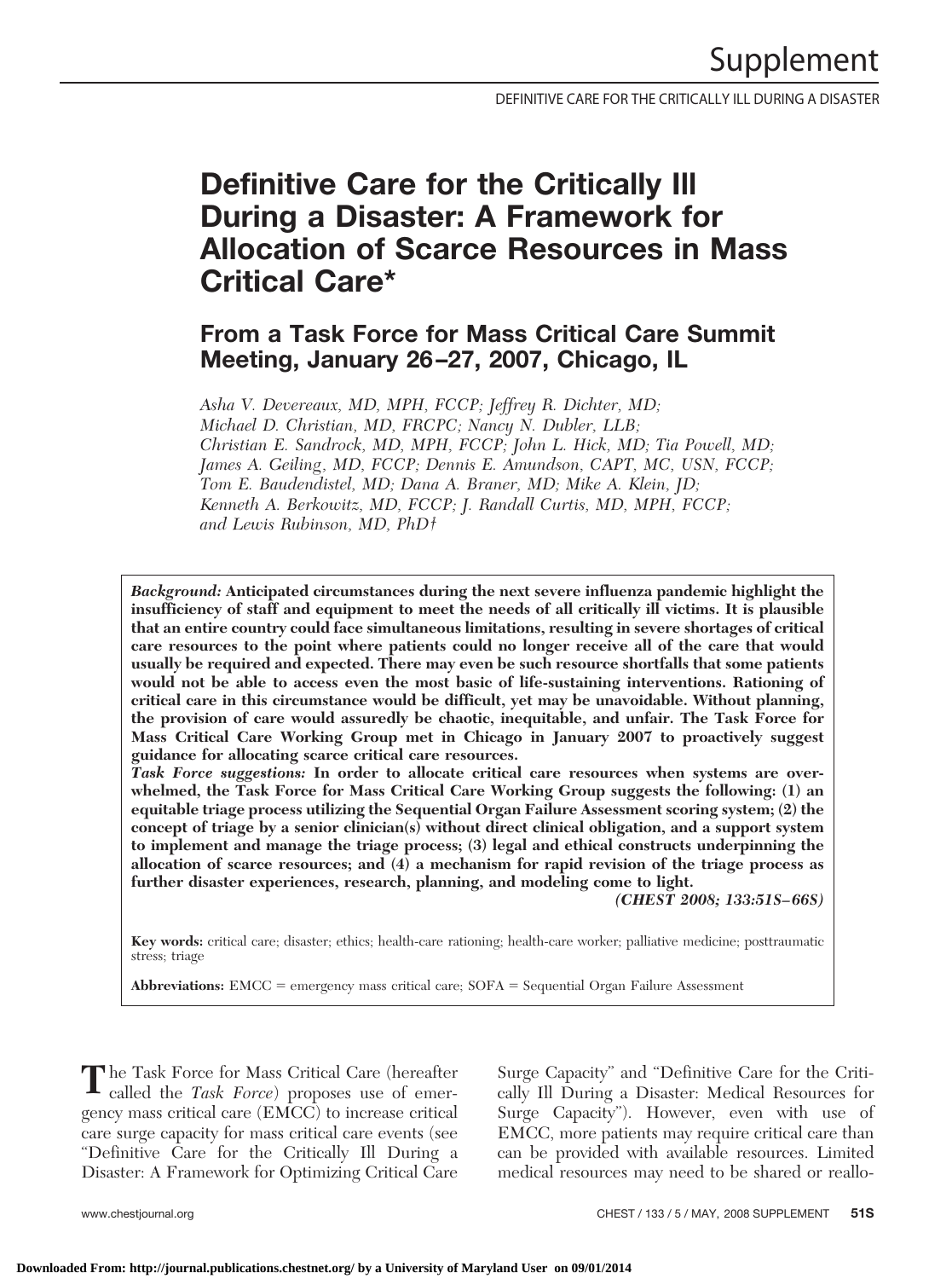cated to other patients with a higher likelihood of survival. Issues that need further clarification include: Who should receive limited resources, and how should they be allocated? Should those with the highest risk of mortality receive intervention? How should their prognosis be determined? Who should make the allocation decisions? Under what conditions will caregivers who participate in reallocation of resources face civil and criminal penalties? This document provides a mechanism of triage and process for allocation of scarce resources in the event of a mass disaster when all resources are exhausted and not even EMCC can be provided for all.

Allocation and rationing of scarce critical care resources are legally, ethically, and emotionally complex. In the event of a catastrophic event, the lack of a plan to address these issues will result in the perception of unjust allocation of resources, or actual injustice may take place. Optimal allocation of scarce resources in a mass casualty event depends on the ability of public health authorities, government officials, institutional leaders, health-care professionals, and the public to embrace the paradigm shift from individual to population-based care, and will be best accomplished in advance of a disaster.1,2 The full details of the methods for this article have been described elsewhere (see "Summary of Suggestions From the Task Force on Mass Critical Care Summit").

†A list of Task Force members is given in the Appendix.

The views expressed in this article do not represent the official positions or opinions of the Department of Veterans Affair or the Department of Defense, nor do they represent the views of the Centers for Disease Control and Prevention, the New York State government, or the Task Force on Life and the Law.

Manuscript received November 4, 2007; revision accepted March 3, 2008.

## Operational Requirements for Allocation of Scarce Resources

*Suggestion 4.1: All hospitals must operate uniformly and cooperate in order to successfully implement a triage process when resources are scarce and/or unavailable.*

In order to fairly distribute scarce critical care resources during mass casualties, the Task Force believes the following institutional elements form the necessary foundation of operations by which hospitals should function during an emotionally difficult time.

*Government:* National, state, and local governments have an obligation to facilitate hospital planning, allocate intelligently, educate openly, and ensure that providers and institutions acting in good faith will not be penalized.

*Community:* Appropriate risk communication and transparency of the planning process is not merely an institutional mandate, but rather a government responsibility that can be supported and facilitated by community leaders.3

*Hospitals:* Preparedness requires anticipating not only the needs of patients, but also the needs of care providers. Health-care organizations have an obligation to provide the best care possible to patients under the circumstances, and a responsibility to protect their employees.4 Facilities must minimize harm to staff by doing the following: (1) providing appropriate personal protective equipment, (2) accumulating necessary medications and supplies, (3) changing the scope of practice and responsibilities to expand employee capacity to provide care, (4) training health-care workers for new tasks required by the disaster situation, and (5) establishing supervisory systems that provide necessary support during and after crisis situations.

*Individuals:* Medical staff in their role as triage officers or as clinicians working with limited resources will be expected to change the paradigm of care. They will need to understand that in decisions made during the event, they must consider a duty to the population, as opposed to the individual.<sup>5</sup> Triage of scarce resources is the most extreme among a range of options; therefore, training and familiarity with the triage and allocation process will be vital.

Although prioritization of health-care workers for influenza vaccine and antiviral treatment during a pandemic is advocated by the US Centers for Disease Control and Prevention<sup>6</sup> in order to maintain the workforce of the health-care system for the

<sup>\*</sup>From Sharp Coronado Hospital (Dr. Devereaux), Coronado, CA; Presbyterian Hospital (Dr. Dichter), Albuquerque, NM; Mount Sinai Hospital/University Health Network (Dr. Christian), Toronto, ON, Canada; Montefiore Medical Center (Ms. Dubler), New York, NY; University of California, Davis (Dr. Sandrock), Davis, CA; Hennepin County Medical Center (Dr. Hick), Minneapolis, MN; New York State Task Force on Life and the Law (Dr. Powell and Mr. Klein), New York, NY; White River Junction VA Medical Center and Dartmouth Medical School (Dr. Geiling), Hanover NH; Naval Medical Center (Dr. Amundson), San Diego, CA; California Pacific Medical Center (Dr. Baudendistel), San Francisco, CA; Oregon Health and Sciences Center (Dr. Braner), Portland, OR; VHA National Center for Ethics in Health Care and the New York University School of Medicine (Dr. Berkowitz), New York, NY; Harbor View Medical Center (Dr. Curtis), Seattle, WA; University of Washington (Dr. Rubinson), Seattle, WA.

Reproduction of this article is prohibited without written permission from the American College of Chest Physicians (www.chestjournal. org/misc/reprints.shtml).

*Correspondence to: Asha Devereaux, MD, MPH, 1224 Tenth St, #205, Coronado, CA 92118; e-mail: ADevereaux@pol.net* **DOI: 10.1378/chest.07-2693**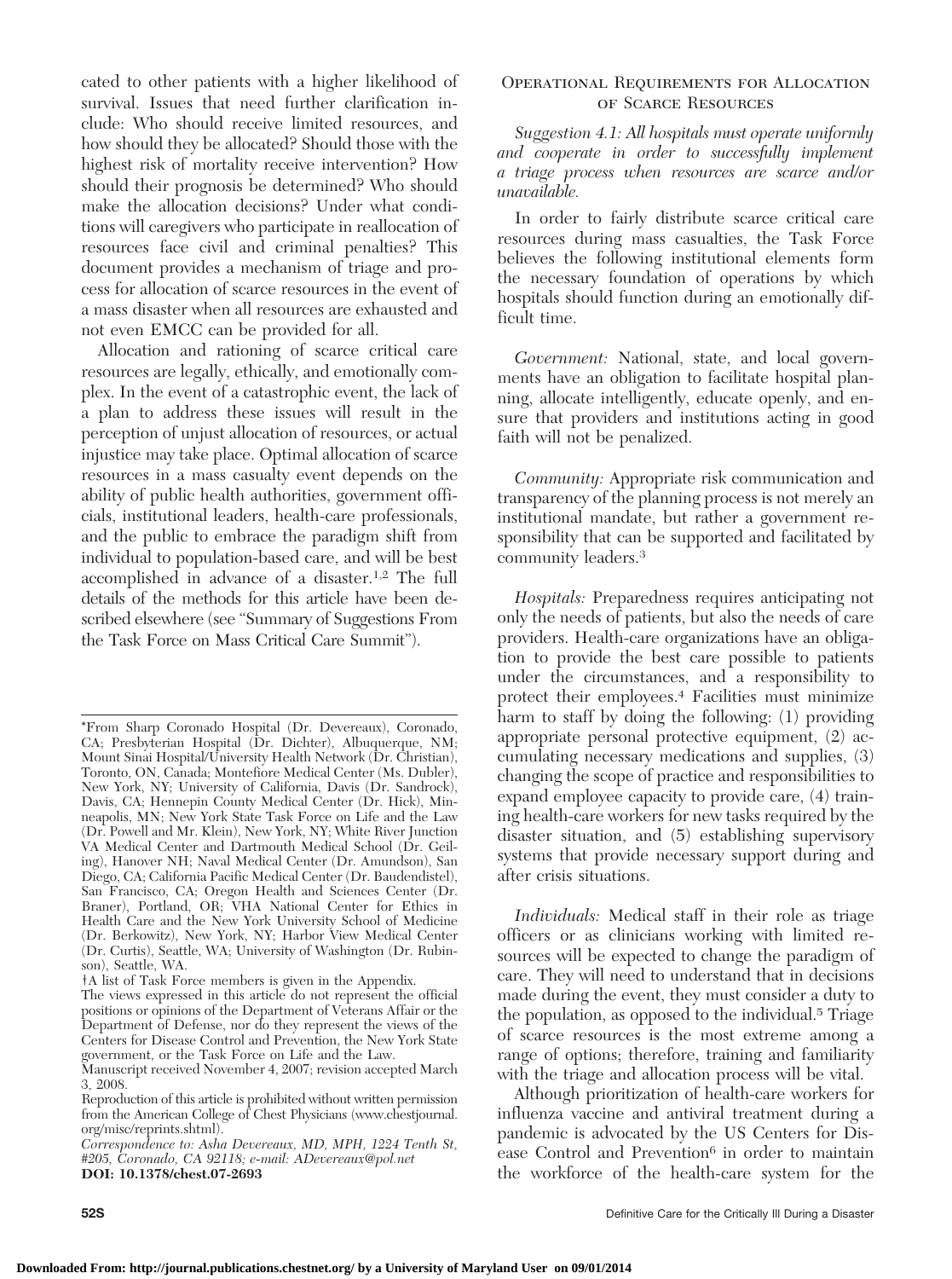benefit of the community, it is unlikely that similar prioritization of such groups to receive critical care offers community benefit.7 After extensive consideration, the Task Force does not recommend preferential distribution of critical care resources for any population groups.

## Initiation of the Triage Process

*Suggestion 4.2: All attempts should be made by the health-care facility to acquire scarce critical resources or infrastructure, or to transfer patients to other healthcare facilities that have the appropriate ability to provide care (state, national, and even international). Critical care will be rationed only after all efforts at augmentation have been exceeded. The Task Force assumes that EMCC has become exhausted and a Tier 6*- *level has been attained or exceeded.*

The decision to initiate the triage algorithm and allocation of scarce resources should occur in conjunction with local and regional Medical Emergency Operations Command authority (usually within the public health department). Table 1 outlines the tiered system of critical care response levels. Tables 2 and 3 delineate the necessary elements in order to initiate a triage process to allocate limited resources. Because disasters may be rapid and sudden, all of these elements may occur simultaneously and not sequentially. Figure 1 provides a visual representation of coordinated triage using the committee and support team process at a regional and/or state level. After the critical resource or infrastructure is replaced, the health-care entity in conjunction with the local and regional health authorities can return to the previous level of care.

### Defining Triage

## *Primary and Secondary Triage*

Although the primary focus of this document is the triage of critical care resources (tertiary triage), it is essential to view the proposed triage process in the context of the system within which critical care operates rather than in isolation. A critically ill patient has several points of contact with the health-care system prior to reaching the ICU. Each contact point presents an opportunity to assess the patient and triage. When dealing with mass casualty situations, exercising these opportunities to assess and triage patients is essential in order to optimize flow through the system, in addition to protecting downstream resources from being overwhelmed and disabled.56

The first point of contact for most critically ill patients is the emergency medical system in the

prehospital field. This is the point where primary triage (the first sorting) is conducted by emergency medical systems personnel. Given the environment, skill set of the health-care workers, and setting, the complexity of triage decisions that can be made during primary triage is limited. Triage decisions at this point must rely on a limited set of objective criteria that do not require any laboratory data or other investigations. This would most likely represent a subset of the exclusion criteria outlined in this article.

The second possible point of contact with the system is the emergency department, where secondary triage is conducted by emergency department physicians. The information available at this point is often still limited but some preliminary investigations or additional hospital information may be available, allowing more complex triage decisions to be made. Again, the triage criteria on which these decisions are based would be an expanded version of those used in the prehospital setting.

Tertiary triage is conducted within the hospital and deals with decisions such as disposition to the operating room in trauma scenarios or to critical care areas, as is the focus of this working group. Given that the focus of this working group is on tertiary triage, we do not provide any specific recommendations for primary and secondary triage.

### The Triage Process

*Suggestion 4.3: The Task Force offers a uniform approach to triaging patients during allocation of scarce resources based on objective and quantitative criteria with the following underlying principles as a foundation for this process: (1) critical care will be rationed only after all efforts at augmentation have been exceeded; (2) limitations on critical care will be proportional to the actual shortfall in resources; (3) rationing of critical care will occur uniformly, be transparent, and abide by objective medical criteria; (4) rationing should apply equally to withholding and withdrawing life-sustaining treatments based on the principle that withholding and withdrawing care are ethically equivalent8; and (5) patients not eligible for critical care will continue to receive supportive medical or palliative care.*

This triage algorithm is designed to be objective, to be adaptable to regional supply and demand of resources, and to consider disease- or event-specific circumstances. Each region will have to assess and proactively adjust the process as necessary. This process may be imperfect but should serve as a sound foundation to fairly distribute scarce resources during mass critical care. The proposed triage algorithm is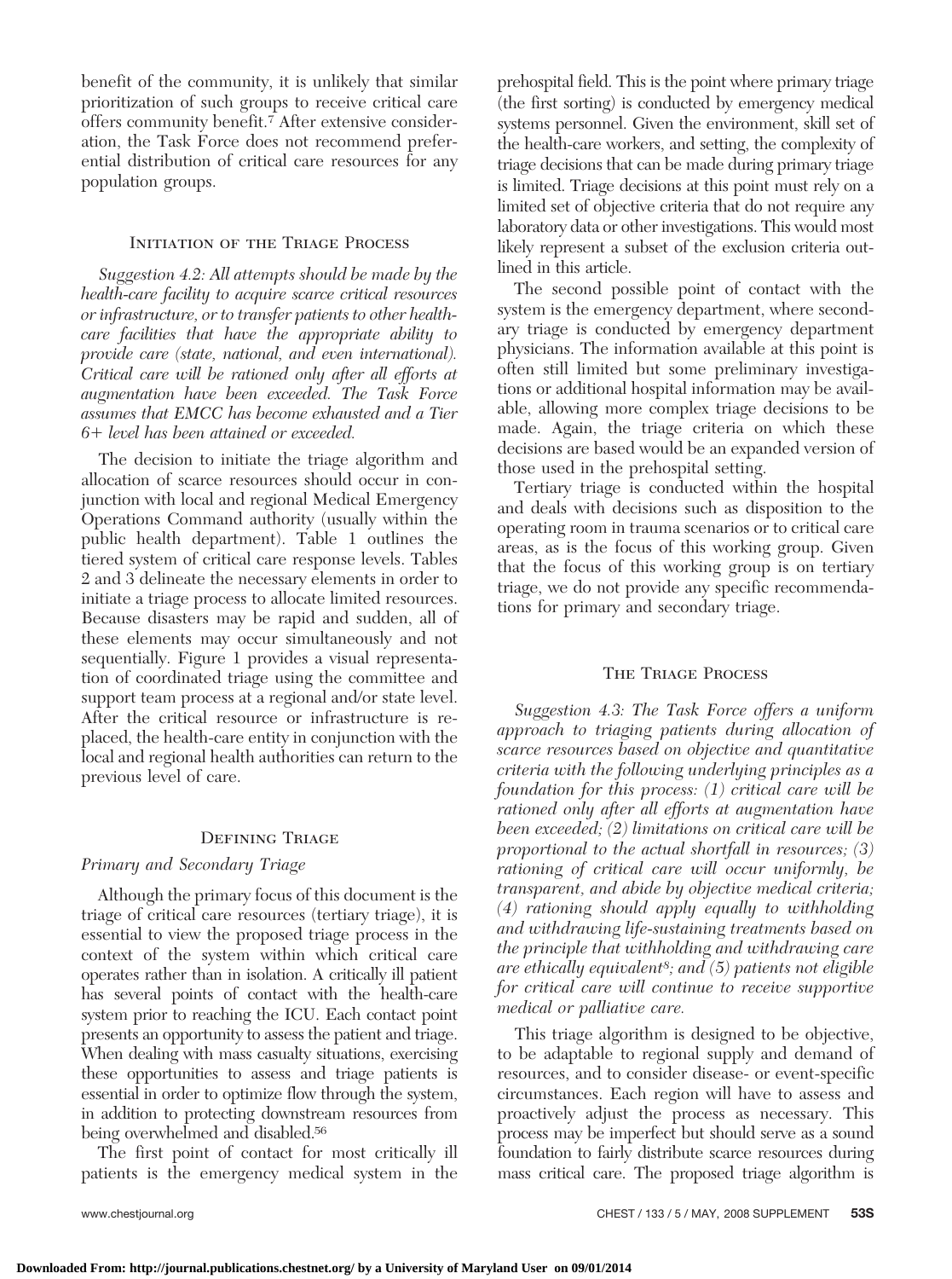|                                                                                          | Before Increasing to the Next Tier<br>External Response Obligations | Baseline processes                                                                           | Baseline processes                                                                                                                                                                        | All coalition hospitals fully involved<br>in assisting response                                                                                                                      | All coalition hospitals fully involved<br>activated and actively working to<br>help jurisdiction meet all critical<br>in assisting response; MACC is<br>care needs                                               | All coalition hospitals fully involved<br>activated and actively working to<br>help jurisdiction meet all critical<br>in assisting response; MACC is<br>care needs; formal request for<br>extra state assistance |
|------------------------------------------------------------------------------------------|---------------------------------------------------------------------|----------------------------------------------------------------------------------------------|-------------------------------------------------------------------------------------------------------------------------------------------------------------------------------------------|--------------------------------------------------------------------------------------------------------------------------------------------------------------------------------------|------------------------------------------------------------------------------------------------------------------------------------------------------------------------------------------------------------------|------------------------------------------------------------------------------------------------------------------------------------------------------------------------------------------------------------------|
|                                                                                          | Nonoverwhelmed<br>Hospitals                                         | Baseline processes                                                                           |                                                                                                                                                                                           | allow staff to increase<br>Administrative changes<br>tuming frequency to<br>reduction in patient<br>outcomes $(e$ g, slight<br>with low likelihood<br>for adverse<br>capacity)       | Not applicable                                                                                                                                                                                                   | Not applicable                                                                                                                                                                                                   |
| Hospital Emergency Response Obligations Before<br>Increasing to the Next Tier            | Impacted Hospital                                                   | Baseline processes                                                                           | Administrative changes with low Baseline processes<br>in patient turning frequency to<br>outcomes (eg, slight reduction<br>allow staff to increase<br>likelihood for adverse<br>capacity) | to rebalance critical care need<br>hospital-wide concerted effort<br>Internal disaster declared and<br>and resources (eg, delaying<br>elective procedures, staff<br>$_{\rm recall})$ | to rebalance critical care need<br>hospital-wide concerted effort<br>recall); all coalition hospitals<br>Internal disaster declared and<br>and resources (eg, delaying<br>elective procedures, staff<br>impacted | to rebalance critical care need<br>hospital-wide concerted effort<br>recall); all coalition hospitals<br>Internal disaster declared and<br>and resources (eg, delaying<br>elective procedures, staff<br>impacted |
| is Sufficient for<br>Risk of Adverse<br>Patients if Tier<br>Critically Ill<br>Events for | Event in Timely<br>Manner                                           | Minimal                                                                                      | Mininal                                                                                                                                                                                   | Mininal                                                                                                                                                                              | Mininal                                                                                                                                                                                                          | Minimal                                                                                                                                                                                                          |
| Patients if Tier is<br>Risk of Adverse<br>Critically Ill<br>Events for                   | Not Sufficient for<br>Event                                         | Minimal                                                                                      | Low                                                                                                                                                                                       | $_{\rm Low}$                                                                                                                                                                         | Moderate for all<br>impacted<br>hospitals                                                                                                                                                                        | Moderate for all<br>impacted<br>hospitals                                                                                                                                                                        |
| Expectation of                                                                           | Functionality if Tier is<br>Sufficient for Event                    | critical care policies/<br>and all institutional<br>procedures upheld<br>Best-care practices | care for all patients<br>High-intensity critical                                                                                                                                          | High-intensity critical<br>care for all patients                                                                                                                                     | care for all patients<br>High-intensity critical                                                                                                                                                                 | High-intensity critical<br>care for all patients                                                                                                                                                                 |
| Health-Care                                                                              | Definitive Critical Care<br>Participants for<br>Response            | <b>ICUs</b>                                                                                  | Individual hospital                                                                                                                                                                       | Health-care coalition                                                                                                                                                                | jurisdictions utilizing<br>All coalition hospitals;<br>MACC                                                                                                                                                      | jurisdictions utilizing<br>All coalition hospitals;<br>health agencies and<br>intrastate and state<br>MACC; additional<br>institutions                                                                           |
|                                                                                          | Response<br>Tier                                                    | Tier <sub>0</sub>                                                                            | Tier 1                                                                                                                                                                                    | Tier <sub>2</sub>                                                                                                                                                                    | Tier <sub>3</sub>                                                                                                                                                                                                | Tier <sub>4</sub>                                                                                                                                                                                                |

Table 1-Response Tiers for Critical Care Surge Capacity\* **Table 1—***Response Tiers for Critical Care Surge Capacity*\*

**54S** Definitive Care for the Critically III During a Disaster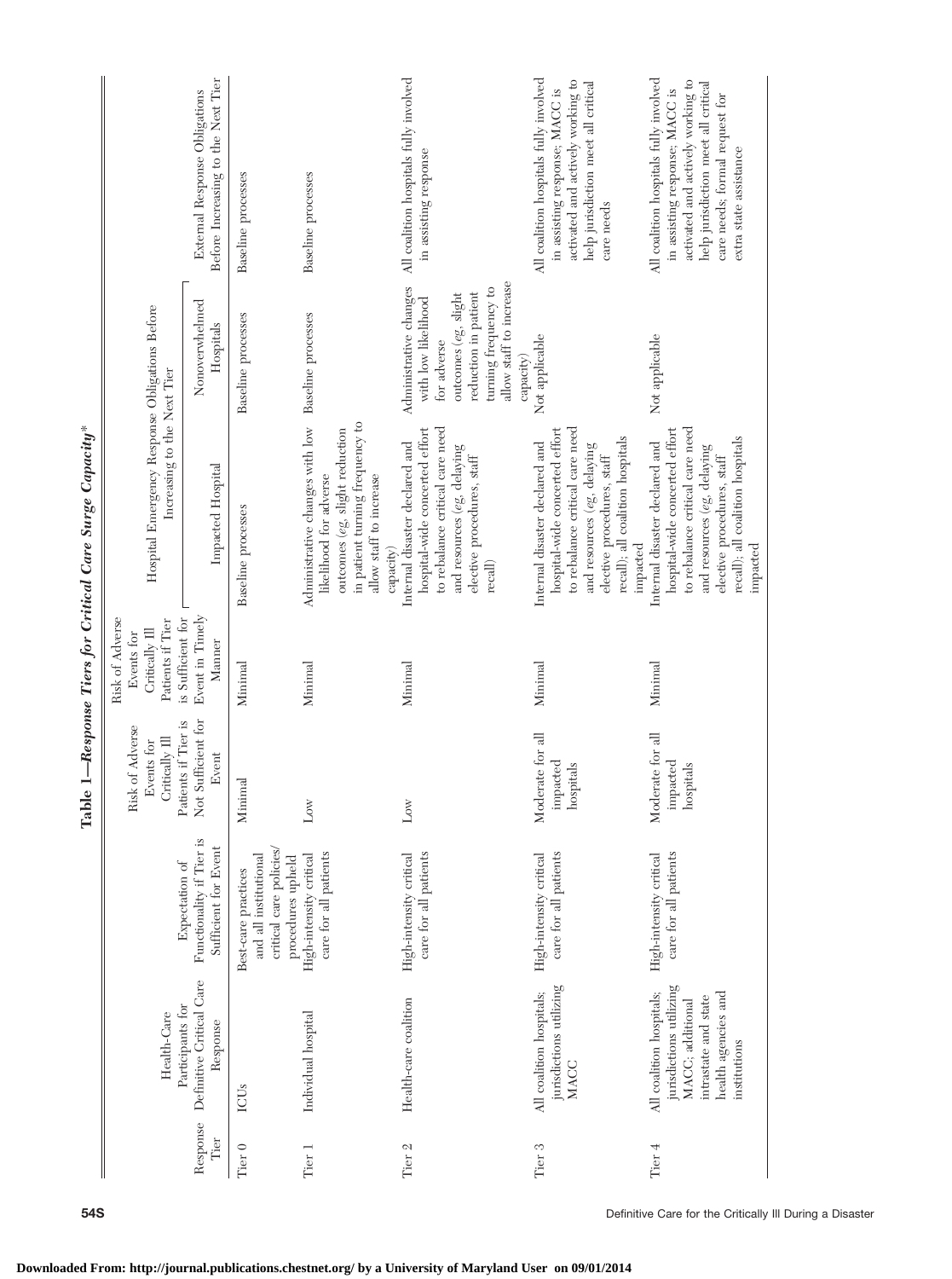|                                                                               | Before Increasing to the Next Tier<br>External Response Obligations | extra state assistance (federal and<br>All coalition hospitals fully involved<br>activated and actively working to<br>help jurisdiction meet all critical<br>in assisting response; MACC is<br>care needs; formal request for<br>perhaps interstate) | extra-state assistance (federal and<br>adverse events owing to resource<br>All coalition hospitals fully involved<br>activated and actively working to<br>help jurisdiction meet all critical<br>perhaps interstate); critical care<br>in assisting response; MACC is<br>patients remain at high risk for<br>care needs; formal request for<br>limitations | extra state assistance (federal and<br>adverse events owing to resource<br>All coalition hospitals fully involved<br>activated and actively working to<br>help jurisdiction meet all critical<br>perhaps interstate); critical care<br>in assisting response; MACC is<br>patients remain at high risk for<br>catastrophic imbalance of need<br>care needs; formal request for<br>EMCC, very few patients have<br>caregivers unacceptably high<br>EMCC; or (3) health risk to<br>and resources; or (2) nearly<br>100% mortality even with<br>limitations: $(1)$ even with<br>access to care owing to |
|-------------------------------------------------------------------------------|---------------------------------------------------------------------|------------------------------------------------------------------------------------------------------------------------------------------------------------------------------------------------------------------------------------------------------|------------------------------------------------------------------------------------------------------------------------------------------------------------------------------------------------------------------------------------------------------------------------------------------------------------------------------------------------------------|-----------------------------------------------------------------------------------------------------------------------------------------------------------------------------------------------------------------------------------------------------------------------------------------------------------------------------------------------------------------------------------------------------------------------------------------------------------------------------------------------------------------------------------------------------------------------------------------------------|
|                                                                               | Nonoverwhelmed<br>Hospitals                                         | Not applicable                                                                                                                                                                                                                                       | Not applicable                                                                                                                                                                                                                                                                                                                                             | Not applicable                                                                                                                                                                                                                                                                                                                                                                                                                                                                                                                                                                                      |
| Hospital Emergency Response Obligations Before<br>Increasing to the Next Tier | Impacted Hospital                                                   | to rebalance critical care need<br>hospital-wide concerted effort<br>recall); all coalition hospitals<br>Internal disaster declared and<br>and resources (eg, delaying<br>elective procedures, staff<br>impacted                                     | hospital-wide concerted effort<br>to rebalance critical care need<br>recall); all coalition hospitals<br>Internal disaster declared and<br>and resources (eg, delaying<br>elective procedures, staff<br>impacted                                                                                                                                           | hospital-wide concerted effort<br>to rebalance critical care need<br>recall); all coalition hospitals<br>Internal disaster declared and<br>and resources (eg, delaying<br>elective procedures, staff<br>impacted                                                                                                                                                                                                                                                                                                                                                                                    |
| Risk of Adverse<br>Patients if Tier<br>Critically Ill<br>Events for           | Event in Timely<br>is Sufficient for<br>Manner                      | Minimal                                                                                                                                                                                                                                              | Minimal                                                                                                                                                                                                                                                                                                                                                    | High                                                                                                                                                                                                                                                                                                                                                                                                                                                                                                                                                                                                |
| Risk of Adverse<br>Critically Ill<br>Events for                               | is Not Sufficient<br>Patients if Tier<br>for Event                  | Moderate for all<br>impacted<br>hospitals                                                                                                                                                                                                            | High for all<br>impacted<br>hospitals                                                                                                                                                                                                                                                                                                                      | Catastrophic                                                                                                                                                                                                                                                                                                                                                                                                                                                                                                                                                                                        |
|                                                                               | Functionality if Tier is<br>Sufficient for Event<br>Expectation of  | care for all patients<br>High-intensity critical                                                                                                                                                                                                     | care for all patients<br>High-intensity critical                                                                                                                                                                                                                                                                                                           | EMCC                                                                                                                                                                                                                                                                                                                                                                                                                                                                                                                                                                                                |
| Health-Care                                                                   | Definitive Critical Care<br>Participants for<br>Response            | institutions; interstate<br>jurisdictions utilizing<br>health agencies and<br>All coalition hospitals;<br>health agencies and<br>intrastate and state<br>MACC; additional<br>medical assets                                                          | institutions; interstate<br>agencies and medical<br>jurisdictions utilizing<br>health agencies and<br>All coalition hospitals;<br>health agencies and<br>intrastate and state<br>MACC; additional<br>medical assets;<br>federal health<br>assets                                                                                                           | institutions; interstate<br>agencies and medical<br>jurisdictions utilizing<br>assistance; initiation<br>All coalition hospitals;<br>health agencies and<br>health agencies and<br>of triage process to<br>intrastate and state<br>MACC; additional<br>assets; possible<br>medical assets;<br>allocate scarce<br>federal health<br>international<br>resources                                                                                                                                                                                                                                       |
|                                                                               | Response<br>Tier                                                    | Tier 5                                                                                                                                                                                                                                               | Tier <sub>6</sub>                                                                                                                                                                                                                                                                                                                                          | Tier 6+                                                                                                                                                                                                                                                                                                                                                                                                                                                                                                                                                                                             |

Table 1-Continued **Table 1—***Continued*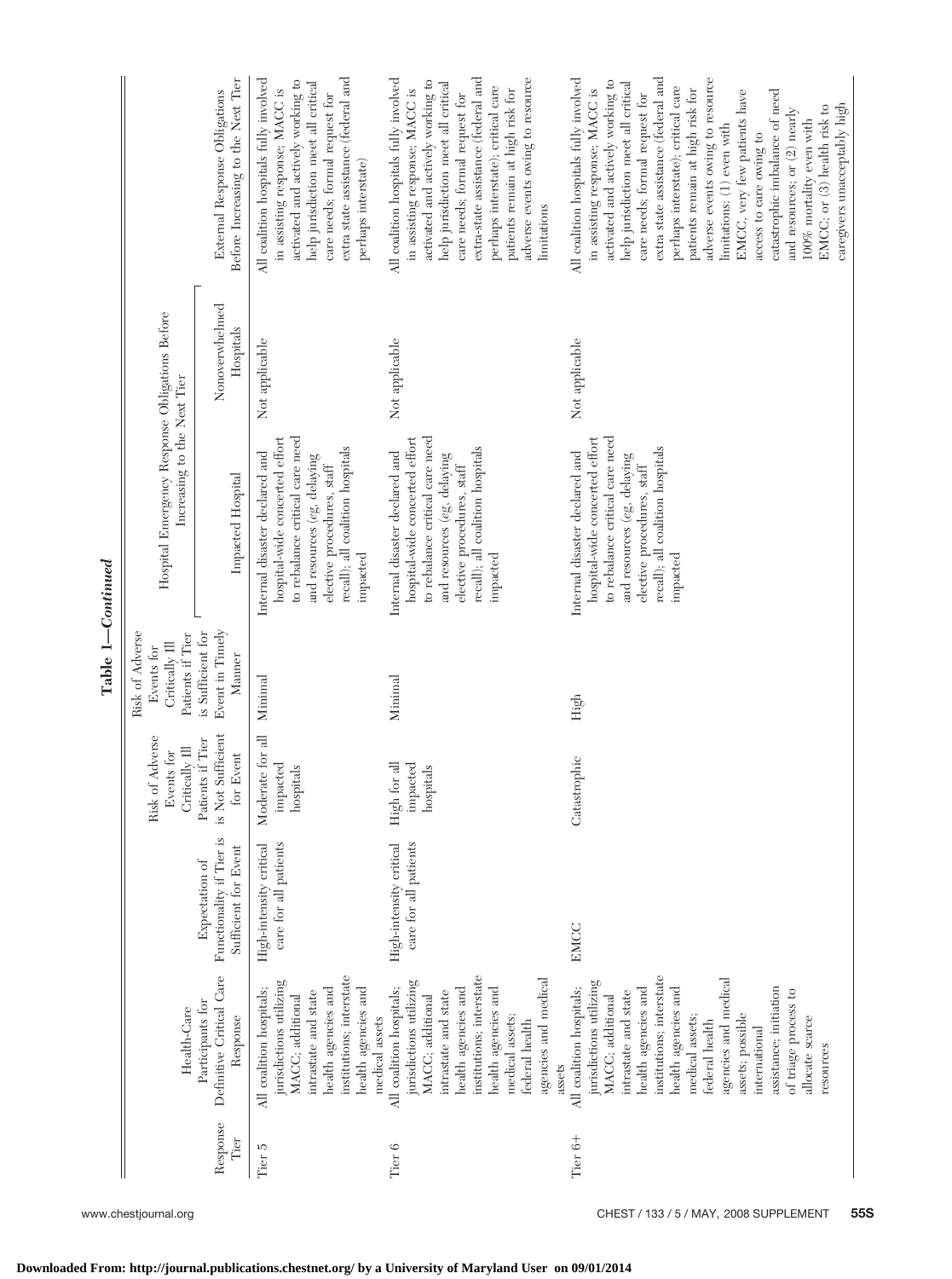|                   |                                                                               | Before Increasing to the Next Tier<br>External Response Obligations               | Not applicable                                                                                                                                                                                                                                   | *From Rubinson et al, "Definitive Care for the Critically Ill During a Disaster: A Framework for Optimizing Critical Care Surge Capacity" in this Supplement. MACC = multiagency coordinating center. |
|-------------------|-------------------------------------------------------------------------------|-----------------------------------------------------------------------------------|--------------------------------------------------------------------------------------------------------------------------------------------------------------------------------------------------------------------------------------------------|-------------------------------------------------------------------------------------------------------------------------------------------------------------------------------------------------------|
|                   |                                                                               | Nonoverwhelmed<br>Hospitals                                                       | Not applicable                                                                                                                                                                                                                                   |                                                                                                                                                                                                       |
|                   | Hospital Emergency Response Obligations Before<br>Increasing to the Next Tier | Impacted Hospital                                                                 | Not applicable                                                                                                                                                                                                                                   |                                                                                                                                                                                                       |
| Table 1–Continued | Risk of Adverse<br>Patients if Tier<br>Critically Ill<br>Events for           | Event in Timely<br>is Sufficient for<br>Manner                                    | critically ill<br>Maximal for<br>patients                                                                                                                                                                                                        |                                                                                                                                                                                                       |
|                   | Risk of Adverse<br>Critically Ill<br>Events for                               | Not Sufficient<br>Patients if Tier<br>for Event<br>$\overline{\mathbf{s}}$        | $critically$ ill<br>Maximal for<br>patients                                                                                                                                                                                                      |                                                                                                                                                                                                       |
|                   |                                                                               | Sufficient for Event<br>Expectation of                                            | limited or cease to<br>Critical care services<br>may be drastically<br>be delivered                                                                                                                                                              |                                                                                                                                                                                                       |
|                   | Health-Care                                                                   | Definitive Critical Care Functionality if Tier is<br>Participants for<br>Response | institutions; interstate<br>agencies and medical<br>jurisdictions utilizing<br>All coalition hospitals;<br>health agencies and<br>health agencies and<br>intrastate and state<br>MACC; additional<br>medical assets;<br>federal health<br>assets |                                                                                                                                                                                                       |
|                   |                                                                               | Response<br>Tier                                                                  | Tier X                                                                                                                                                                                                                                           |                                                                                                                                                                                                       |

| Table 2-Potential Triggers To Initiate Triage      |
|----------------------------------------------------|
| Algorithm and Allocation of Resources at a Health- |
| <b>Care Facility Under EMCC</b>                    |

| Lack of critical equipment                                               |
|--------------------------------------------------------------------------|
| Mechanical ventilators                                                   |
| <b>Beds</b>                                                              |
| Medical gases (oxygen)                                                   |
| Antibiotics                                                              |
| Vasopressors                                                             |
| Crystalloid                                                              |
| Operating room equipment                                                 |
| Lack of critical infrastructure                                          |
| Security                                                                 |
| Isolation ability                                                        |
| Personal protective equipment                                            |
| Decontamination equipment                                                |
| Power                                                                    |
| Staff support (food, housing, medication)                                |
| Inability to transfer patients to another facility (alternate care site, |
| hospital) that limits ability to perform clinical care                   |
| Lack of specialty care (eg, burn, surgical, trauma)                      |
| Lack of adequate staff                                                   |

composed of three components: the inclusion criteria, the exclusion criteria, and prioritization of care.

*Inclusion Criteria:* To be admitted to critical care during a mass critical care crisis, patients must require active critical care interventions (Fig 2). This is identical to the inclusion criteria suggested by Christian et al.9 Therefore, patients requiring "observation only" should not be admitted to critical care while the triage algorithm is implemented.<sup>10-12</sup>

*Exclusion Criteria:* Patients will meet exclusion criteria when they have a very high risk of death, little likelihood of long-term survival, and a correspondingly low likelihood of benefit from critical care resources. When patients meet exclusionary criteria, critical care resources may be reallocated to other patients (Fig 2). There are two subcomponents of the exclusion criteria: (1) the Sequential Organ

#### **Table 3—***Conditions Required To Initiate a Triage Process To Allocate Scarce Resources*

Declared state of emergency or incident of national significance Initiation of national disaster medical system and national mutual aid and resource management

Surge capacity fully employed within health-care facility

Attempts at conservation, reutilization, adaptation, and substitution are performed maximally

Identification of critically limited resources (ventilators, antibiotics) Identification of limited infrastructure (isolation, staff, power) Request for resources and infrastructure made to local and

regional health officials

Current attempt at regional, state, and federal level for resource or infrastructure allocation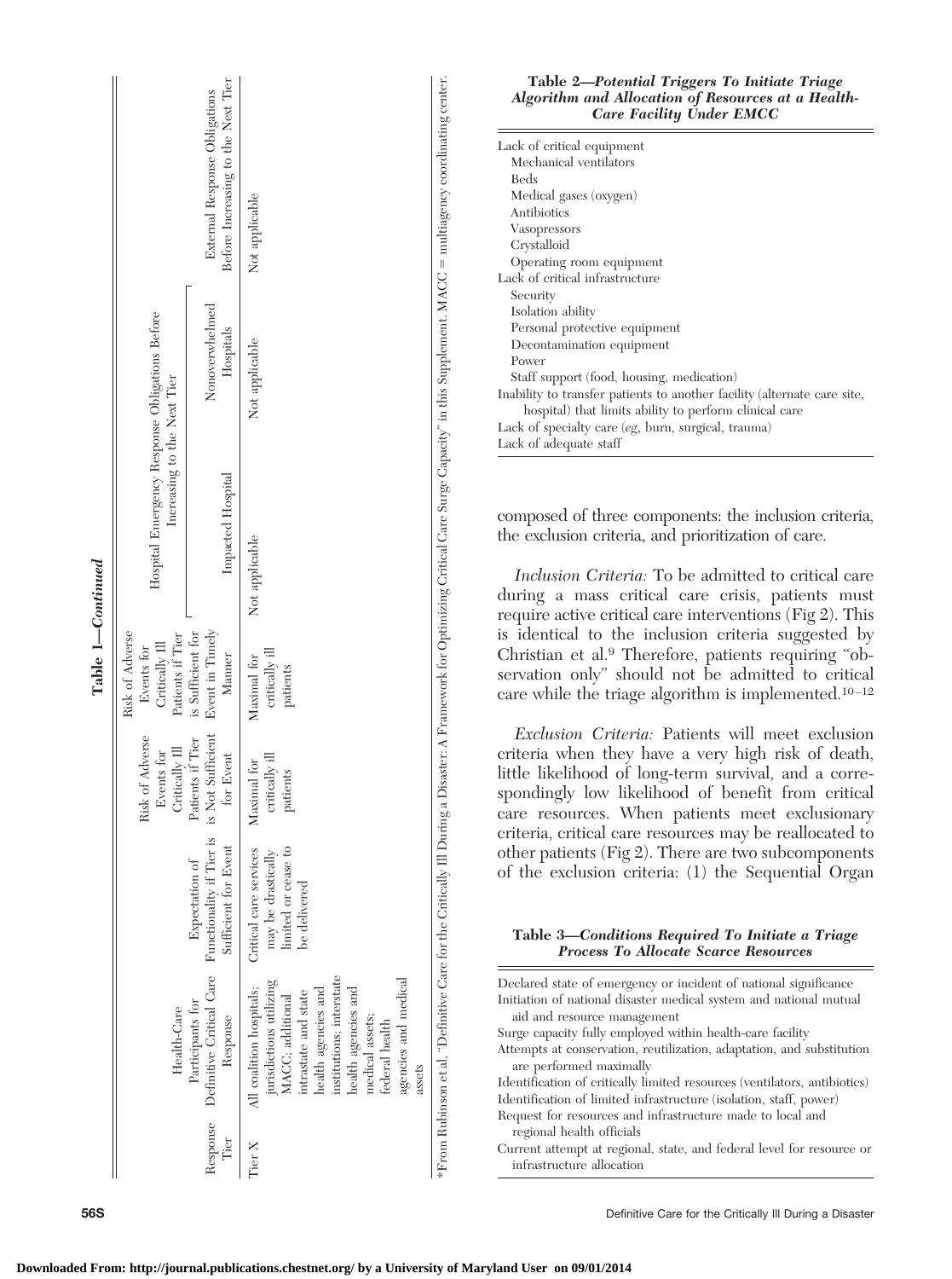

Figure 1. Triage infrastructure: the optimal relationship between the state/regional central triage committee and the triage officer(s) at individual hospitals. The central triage committee must have situational awareness (knowledge of supply resources and demands on them), capacity to conduct research in order to develop then modify research protocols, and monitor triage outcomes. A bidirectional communication network between the central committee and hospitals in order to achieve situational awareness, monitor outcomes and communicate modifications to the triage protocols. At the individual hospitals, the triage officers(s) are supported by a staff/team.

Failure Assessment (SOFA) score, and (2) the severity of chronic illness.

The SOFA score is used to assess acute inpatient severity of illness and is to be calculated daily (Table 4). Although several more rigorous scoring systems were reviewed (Table 5), the SOFA score was chosen for several reasons: (1) it primarily assesses daily organ function; (2) the ease of obtaining physiologic parameters; (3) the ease of calculating the SOFA score; (4) simple laboratory tests are used for scoring; and (5) its validation in a wide variety of critical care conditions.10,13–18

To meet the exclusion criteria using the SOFA score, a patient has to have at minimum an 80% risk of mortality. The 80% risk was proposed by the Task Force to exclude patients who are imminently near death independent of the care they receive, and not exclude patients who may have a reasonable chance of survival. This mortality level can be reassessed and adjusted in the midst of a mass casualty, based on the severity of the demand placed on resources. Based on published evidence, the following SOFA criteria are highly likely to represent a mortality of at least  $80\%$ <sup>17–26</sup>: (1) highest SOFA  $\geq 15$  at any time during the hospital admission<sup>19,20</sup>; (2) mean SOFA score  $\geq$  5 for at least 5 days and with a SOFA trend that is either rising or flat<sup>19,21,22</sup>; (3) any patient that has six or more organ failures at any time.18

The exclusion criteria for severe chronic illness has been described previously as the third category of exclusion criteria; this category includes life-limiting illnesses, such as end-stage congestive heart failure, end-stage COPD, and terminal liver disease.9 Patients should be excluded if they have any one of these exclusion criteria (Table 6).

Other algorithms have recommended that the likely duration of critical care need, also referred to as the *minimum qualification for survival*, should be used to define a limit on the amount of resources utilized by any given patient.5,9,27 Because the conditions under which the triage process will be triggered implies a severe limitation of resources, a single patient who remains in an ICU for an extended period may use resources that could save the lives of several other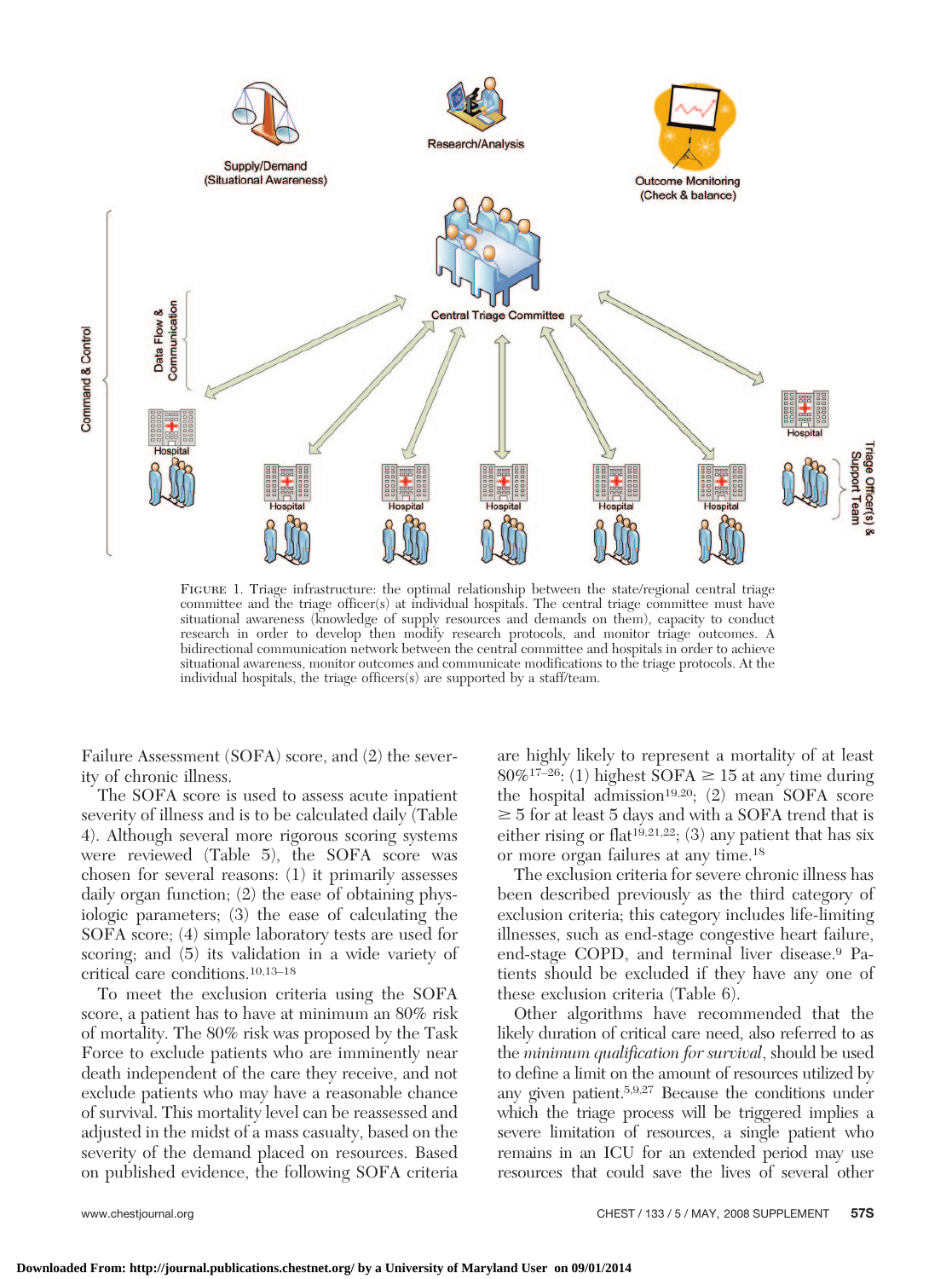

FIGURE 2. Triage algorithm process: components 1 and 2, inclusion and exclusion criteria and prioritization of critical care resources.

patients. This is an important point and must be evaluated in conjunction with the actual demand and shortages during the allocation process.

*Prioritization of Patients:* Following application of the inclusion and exclusion criteria, patients should be prioritized in a ranking that utilizes the latest SOFA score and daily SOFA trend (Fig 2). Though objective, the SOFA score provides only limited information as to the eventual outcome for any given patient.19,21 Prioritization of these patients will also require the expertise and judgment of experienced triage officers using the severity of acute and/or chronic illness, prognosis, and projected duration of resource need. Based on this information, the triage officer and team will determine whether there is sufficient basis to warrant reallocating resources. Summarized, the compelling reasons for reallocating critical care resources away from any given patient(s) will include the following circumstances<sup>28</sup>:  $(1)$  patients who have the highest SOFA scores and/or a SOFA trend that is flat or rising over several days but do not yet meet formal SOFA exclusion criteria; (2) a high degree of inpatient acuity with a poor chance for survival, and a likely long duration of need for critical care resources; (3) a moderate degree of acuity but a prolonged duration of critical care resource need is expected; and (4) a severe underlying chronic illness that in conjunction with any of the above factors leads a decision maker to feel the prognosis is poor, and/or the patient's likely duration of critical care resource need will be prolonged.

#### THE TRIAGE OFFICER AND SUPPORT TEAM

*Suggestion 4.4: The Task Force suggests that a triage officer and support team implement and coordinate the distribution of scarce resources.*

*Triage Officer:* There is no applicable model of mass triage resulting from an infectious event, and the data regarding triage and outcome in mass critical care are limited.<sup>11,12,29-32</sup> However, the lessons from mass trauma disasters have proven the benefit of the triage officer (usually a highly experienced surgeon) who oversees the clinical activities at the time of the crisis. The triage officer is in charge, assesses all patients, assigns a level of priority for each, and directs attention to the highest-priority patients. The triage officer may also be in charge of logistics, such as patient transfers or availability of resources, but is often assigned an administrator/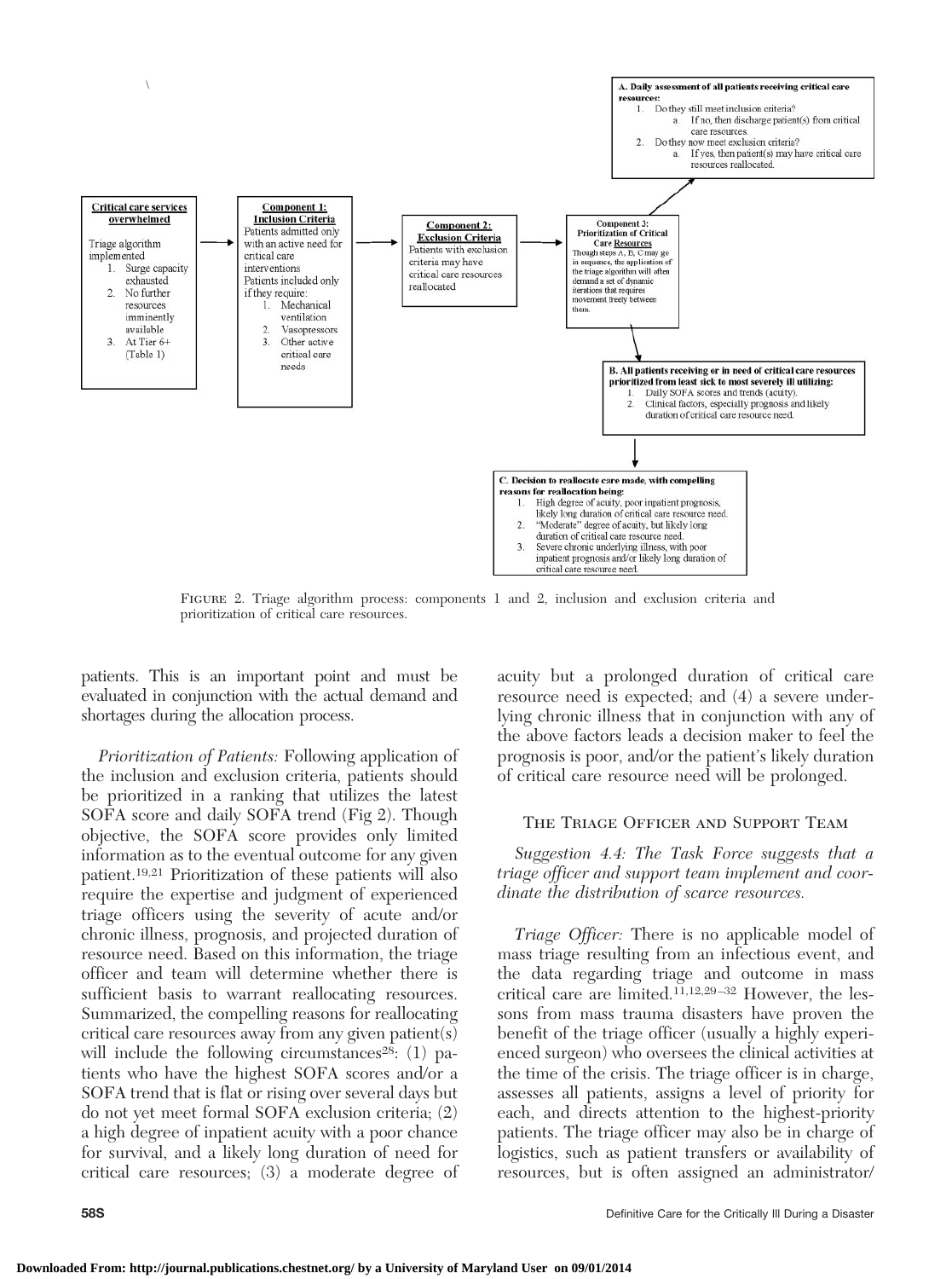|                                                                             | <b>SOFA Points</b>                     |                                                                           |                                                                                                                                |                                                                                                                            |  |
|-----------------------------------------------------------------------------|----------------------------------------|---------------------------------------------------------------------------|--------------------------------------------------------------------------------------------------------------------------------|----------------------------------------------------------------------------------------------------------------------------|--|
| Components of System                                                        |                                        | $\overline{2}$                                                            | 3                                                                                                                              | 4                                                                                                                          |  |
| $PaO2/fraction$ of inspired<br>oxygen, mm Hg                                | ${}<$ 400                              | < 300                                                                     | $\leq$ 200 with respiratory<br>support                                                                                         | $< 100$ with respiratory<br>support                                                                                        |  |
| Platelet count, $\times 10^3/\mu L$                                         | < 150                                  | < 100                                                                     | < 50                                                                                                                           | $\leq 20$                                                                                                                  |  |
| Total bilirubin.<br>$mg/dL$ ( $\mu$ mol/L)                                  | $1.2 - 1.9(20 - 32)$                   | $2.0 - 5.9(33 - 101)$                                                     | $6.0 - 11.9(102 - 204)$                                                                                                        | $>12.0$ ( $>204$ )                                                                                                         |  |
| Level of hypotension or<br>need for vasopressor                             | Mean arterial pressure<br>$< 70$ mm Hg | Dopamine level $\leq 5$<br>$\mu$ g/kg/min, or<br>dobutamine (any<br>dose) | Dopamine $\lt 5 \mu$ g/kg/min,<br>or epinephrine $\leq 0.1$<br>$\mu$ g/kg/min, or<br>norepinephrine<br>$\leq 0.1 \mu g/kg/min$ | Dopamine $> 15 \mu g/kg/min$ ,<br>or epinephrine $> 0.1$<br>$\mu$ g/kg/min, or<br>norepinephrine $> 0.1$<br>$\mu$ g/kg/min |  |
| Glasgow coma scale<br>Creatinine, $mg/dL$ ( $\mu$ mol/L)<br>or urine output | $13 - 14$<br>$1.2 - 1.9(110 - 170)$    | $10 - 12$<br>$2.0 - 3.4(171 - 299)$                                       | $6 - 9$<br>$3.5 - 4.9$ (300-440) or<br>$< 500$ mL/d                                                                            | $\leq 6$<br>$> 5.0$ ( $> 440$ ) or $< 200$ mL/d                                                                            |  |

**Table 4—***SOFA*\*

\*How to calculate SOFA score: Each of the six components above is assigned a score based on a patient's clinical or laboratory data; the total SOFA score is calculated by adding the score for each of the six components together.  $MAP = \text{mean}$  arterial pressure. Adapted from Moreno et al.<sup>18</sup>

director for this purpose.<sup>33,34</sup> In larger centers, this individual may report to a superior who has a greater breadth of responsibility. $33-41$  The desirable qualities of a triage officer include exceptional clinical exper-

tise, outstanding leadership ability, and effective communication skills.34 He or she is expected to make decisions that benefit the greatest number of patients given potentially limited resources, even

| SOFA Score*                                         | Applied Physiology and Chronic<br>Health Evaluation II Score                            | Mortality Probability Model II<br>Score:                         | Simplified Acute Physiology II<br>$Score\$                                                                                             |
|-----------------------------------------------------|-----------------------------------------------------------------------------------------|------------------------------------------------------------------|----------------------------------------------------------------------------------------------------------------------------------------|
| 1. Pao <sub>2</sub> /fraction of<br>inspired oxygen | 1. Vital signs (temperature,<br>mean arterial pressure, heart<br>rate, respiratory rate | 1. Coma or deep stupor                                           | $1. \text{Age}$                                                                                                                        |
| 2. Platelet count                                   | 2. Alveolar-arterial oxygen<br>pressure difference or PaO <sub>2</sub>                  | 2. Heart rate $\geq 150$ beats/min                               | 2. Heart rate                                                                                                                          |
| 3. Total bilirubin                                  | 3. Arterial pH                                                                          | 3. Systolic BP $\leq 90$ mm Hg                                   | 3. Systolic BP                                                                                                                         |
| 4. Level of<br>hypotension                          | 4. Sodium                                                                               | 4. Chronic renal failure                                         | 4. Temperature                                                                                                                         |
| 5. Glasgow coma scale                               | 5. Potassium                                                                            | 5. Cirrhosis                                                     | 5. If receiving mechanical<br>ventilation or pulmonary<br>artery catheter present:<br>PaO <sub>2</sub> /fraction of inspired<br>oxygen |
| 6. Creatinine or urine                              | 6. Creatinine                                                                           | 6. Metastatic neoplasm                                           | 6. Urine output                                                                                                                        |
| output                                              | 7. Hematocrit                                                                           | 7. Acute renal failure                                           | 7. BUN                                                                                                                                 |
|                                                     | 8. WBC                                                                                  | 8. Cardiac dysrythmia                                            | 8. WBC                                                                                                                                 |
|                                                     | 9. Glasgow coma scale                                                                   | 9. Cerebrovascular accident                                      | 9. Potassium                                                                                                                           |
|                                                     | $10. \text{Age}$                                                                        | 10. GI bleeding                                                  | 10. Sodium                                                                                                                             |
|                                                     | 11. Chronic health points                                                               | 11. Intracranial mass                                            | 11. Serum bicarbonate                                                                                                                  |
|                                                     |                                                                                         | $12.$ Age                                                        | 12. Total bilirubin                                                                                                                    |
|                                                     |                                                                                         | 13. Cardiopulmonary resuscitation<br>prior to hospital admission | 13. Glasgow coma scale                                                                                                                 |
|                                                     |                                                                                         | 14. Mechanical ventilation                                       | 14. Chronic diseases (AIDS,<br>metastatic cancer.<br>hematologic malignancy)                                                           |
|                                                     |                                                                                         | 15. Medical or unscheduled surgery<br>admission                  | 15. Type of admission (medical,<br>scheduled surgical,<br>unscheduled surgical)                                                        |

**Table 5—***Comparison of Four Severity of Illness Scoring Systems*

 $\rm ^{\ast}$  From Vincent et al.<br>17

‡From Lemeshow et al<sup>14</sup> Higgins et al.<sup>15</sup>

<sup>†</sup>Adapted from Knaus et al.<sup>13</sup>

 $\$  From LeGall et al.<br> $^{16}$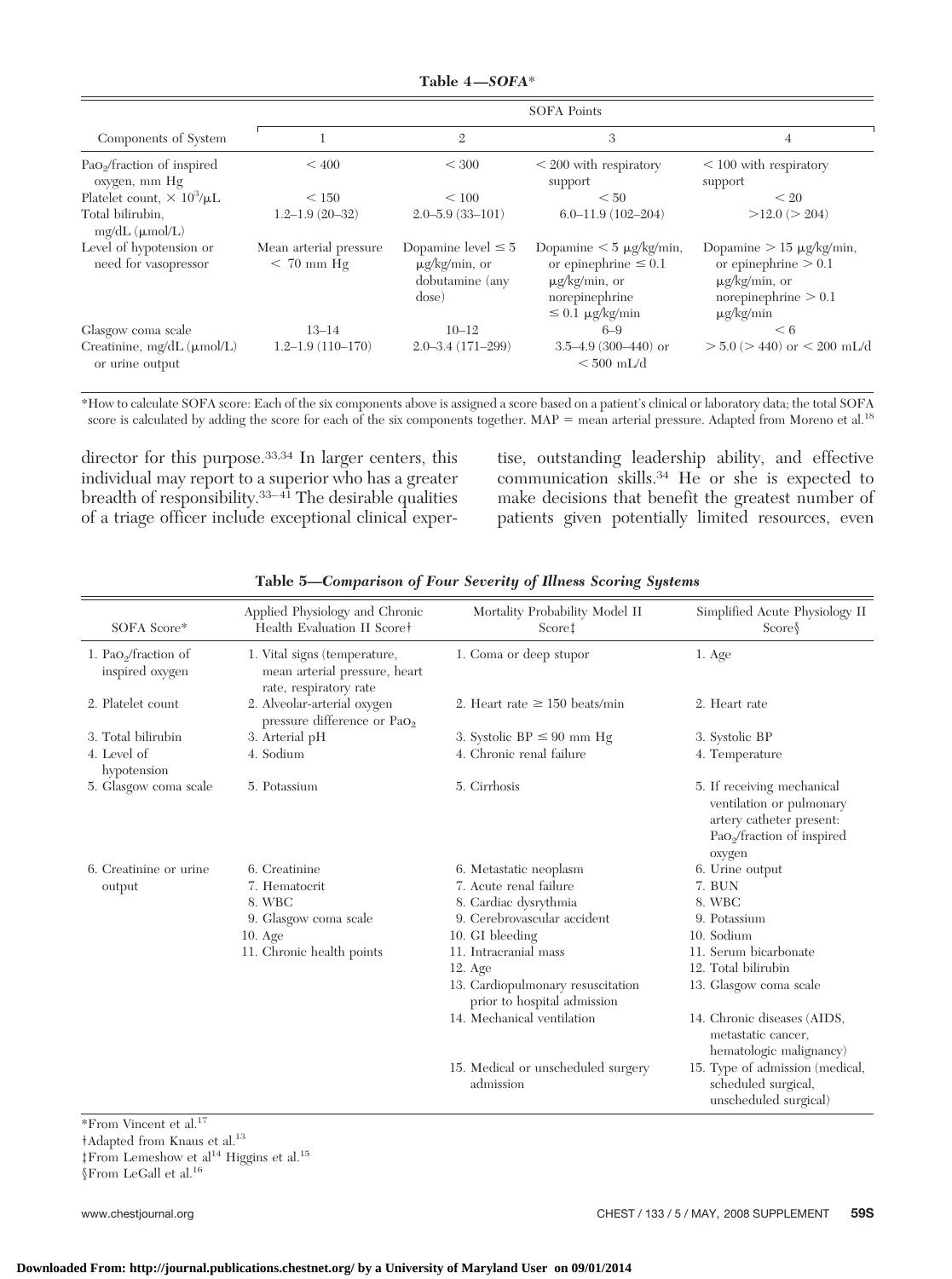- 1. SOFA score criteria: patients excluded from critical care if risk of hospital mortality  $\geq 80\%$ 
	- A.  $SOFA > 15$
	- B. SOFA  $>$  5 for  $\geq$  5 d, and with flat or rising trend  $C_{\cdot} \geq 6$  organ failures
- 2. Severe, chronic disease with a short life expectancy
	- A. Severe trauma
	- B. Severe burns on patient with any two of the following: i. Age  $> 60$  yr
		- ii.  $>40\%$  of total body surface area affected
		- iii. Inhalational injury
	- C. Cardiac arrest
		- i. Unwitnessed cardiac arrest
		- ii. Witnessed cardiac arrest, not responsive to electrical therapy (defibrillation or pacing)
		- iii. Recurrent cardiac arrest
	- D. Severe baseline cognitive impairment
	- E. Advanced untreatable neuromuscular disease
	- F. Metastatic malignant disease
	- G. Advanced and irreversible neurologic event or condition
	- H. End-stage organ failure meeting the following criteria:
		- i. Heart
		- a. New York Heart Association class III or IV heart failure ii. Lungs
			- a. COPD with  $\text{FEV}_1 < 25\%$  predicted, baseline Pao<sub>2</sub> <55 mm Hg, or secondary pulmonary hypertension
			- b. Cystic fibrosis with postbronchodilator  $FEV<sub>1</sub> < 30\%$  or baseline Pa $o_2 < 55$  mm Hg
			- c. Pulmonary fibrosis with vital capacity or total lung capacity  $< 60\%$  of predicted, baseline Pao<sub>2</sub>  $< 55$  mm Hg, or secondary pulmonary hypertension
			- d. Primary pulmonary hypertension with New York Heart Association class III or IV heart failure, right atrial  $presure > 10$  mm Hg, or mean pulmonary arterial  $pressure > 50$  mm Hg
		- iii. Liver
		- a. Child-Pugh score  $\geq 7$
	- I. Age  $> 85$  yr
- J. Elective palliative surgery

though these decisions may not necessarily be best for any individual patient.5,27,34,39,42 To optimize effective functioning in a crisis, the triage officer must be well prepared and trained in advance by means of disaster drills or simulation testing.27,34,42,43

For the ICU, the triage officer will review all patients for inclusion and exclusion criteria, and facilitate discharge from critical care for patients no longer requiring it. The triage officer will evaluate daily all patients receiving critical care, and evaluate those requested to be considered for critical care as they arise. The triage officer will review necessary patient data by chart review and discussion with the clinical team if needed. The triage officer is not expected to examine patients, except under circumstances where this information may be crucial in reaching a triage decision. However, patients who have a significant change in clinical status (such as a cardiac arrest and resuscitation) may need to be reassessed more than once daily.

The triage officer has the ultimate responsibility and authority for making decisions as to which patients will receive the highest priority for receiving critical care, and is empowered to make decisions regarding reallocation of critical care resources. The triage officer will share decisions with the attending clinician, who will then inform affected patients and family members. The triage officers' decisions are final and there will be no appeals process. This is consistent with recommendations regarding the function of the triage officer from the trauma literature.5,27,34,39,42

*Triage Team Composition:* The team will be composed of an experienced critical care nurse, respiratory therapist, and/or clinical pharmacist. Their role as triage team members is to provide information to the triage officer and to help facilitate and support his/her decision-making process. A representative from hospital administration may also be a part of the team to help with organization resources and to serve as a liason with hospital leadership.

The triage officer and team members should function in shifts lasting no longer than 12 to 16 h. Therefore, there must be at least two shifts to fully staff the triage function. Triage officers may require nonclinical (secretarial or administrative) support personnel for their data-gathering activities, documentation, and record keeping. Their decisions and supporting documentation should be reported daily to hospital leadership.

*Command Structure in Large Hospitals:* In larger facilities, it may be necessary to have more than one triage officer and team, with each officer/team assigned a designated ICU or hospital area. Each of the triage officers will then need to report to the Medical Operations Section Chief (Hospital Incident Command System) within the Hospital Incident Command Center (Fig 3) in order to maintain communication and coordinate resources, but retains autonomy in resource allocation to individual patients. This communication responsibility may be delegated to the administrative liaison, but the main function of assessing internal and external resources and interacting with government authorities falls to leadership in the hospital command center.

*Documentation:* Maintaining transparency of the triage process is crucial, and the triage officer and team must document decisions regarding all patients assessed, whether care is limited, provided, or not provided. Table 7 highlights key points for the medical record.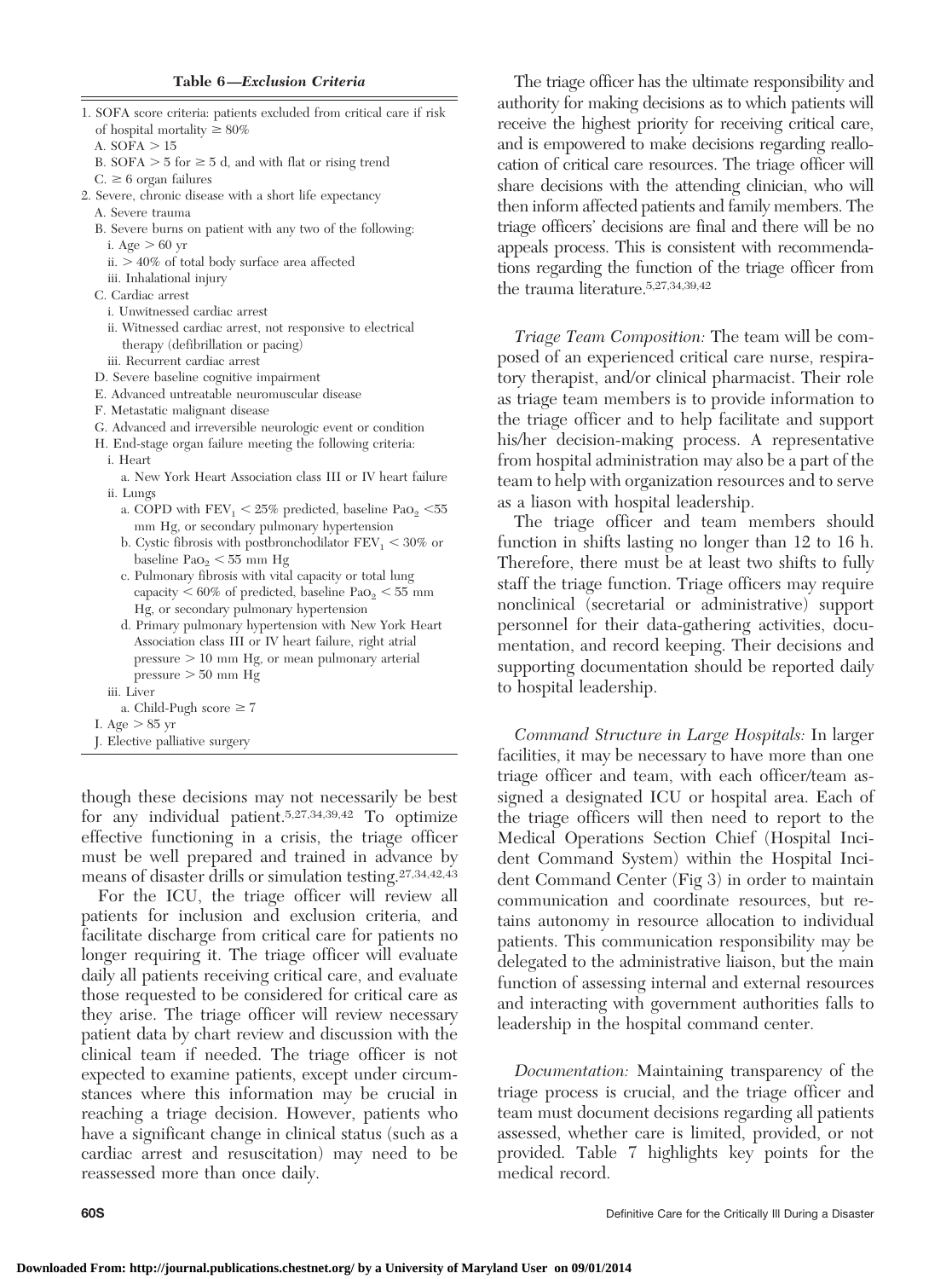

Figure 3. Triage team functions.

#### Triage Oversight

*Suggestion 4.5: The Task Force suggests a systematic, retrospective review of the decisions of the triage team by a review committee.*

The review committee may be composed of experienced professionals who typically no longer provide direct care, such as the chief nursing officer, chief medical officer, chief respiratory therapy supervisor, infection control director, or legal counsel. We recommend a small group of no more than three individuals.

The purpose of the review committee is to bring to the attention of the triage officer any concerns about the application of the triage algorithm, providing a chance to reflect on these concerns in approaching future decisions. The review committee does not have the authority to change a decision made by the triage officer. According to the New York State Department of Health and New York State Task Force on Life and the  $Law<sub>7</sub>$  an appeals process could create the potential for unworkable delays in the midst of a crisis.

## PALLIATIVE CARE

## *Suggestion 4.6: Palliative care is a required component of mass critical care.*

Under normal medical circumstances, symptom relief plays a complementary role to curative measures until it is decided to transition to palliation as the primary goal. In a mass disaster with limited life-sustaining resources, more individuals may be denied curative treatment and the primary treatment

focus for them will shift to palliation. As occurred in the aftermath of Hurricane Katrina, health-care professionals may encounter difficult decisions as they try to relieve suffering.44 During challenging times, it is imperative to uphold the ethical commitment to alleviate discomfort without intentionally hastening death; euthanasia is not acceptable. Thus, it is mandatory that mass disaster preparation anticipates palliation for large numbers of individuals.

Once resources become limited and individuals enter a triage process, some patients will be allowed access to ongoing curative attempts, while others will be allocated to a comfort-only pathway. For both groups, care should include alleviation of discomfort. Detailed discussion of palliative care in the critically ill is beyond the scope of this article and can be found elsewhere.45–50

#### Ethical Commitments

*Suggestion 4.7: The Task Force believes a strong commitment to the following ethical considerations is necessary in implementation of the triage process and allocation of scarce resources.*

In order to approach the equitable allocation of scarce resources, the Task Force used the following ethical commitments to serve as a framework in establishing the preceding triage process (see below).

*Limitation of Individual Autonomy:* The fair and just rationing of scarce resources requires public health decisions based on objective factors, rather than on the choice of individual leaders, providers, or patients. All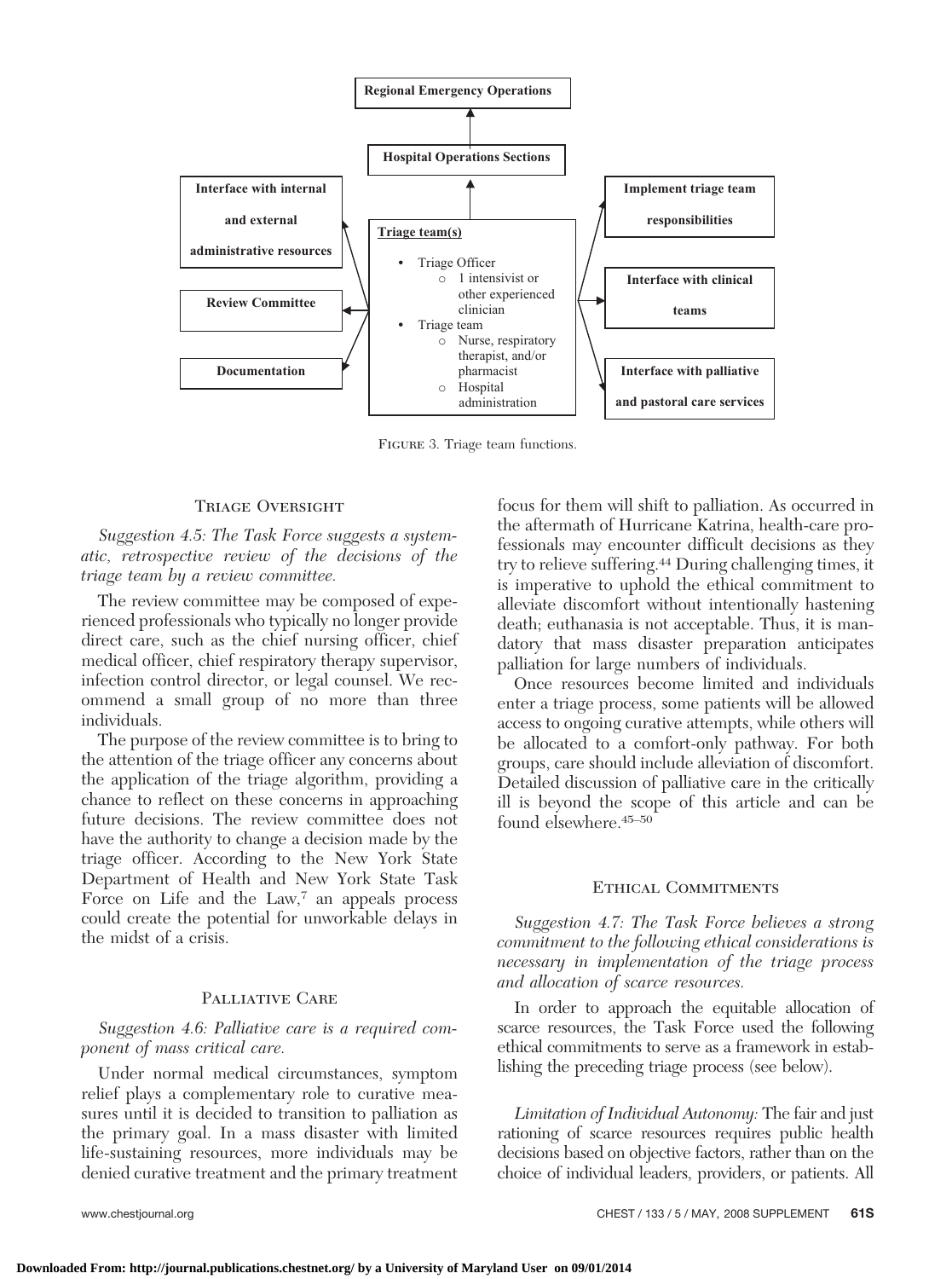#### **Table 7—***Medical Record Documentation Suggestions*

- In the event of EMCC, patient records should include specific notations highlighting the following:
	- 1. A state of declared emergency exists, and the emergency response system of the facility has been activated.
	- 2. All existing resources and surge capacity of the institution and the region have been overwhelmed and/or exhausted.
	- 3. No obvious resource capability is imminent, and a mass triage strategy has been instituted per hospital instruction that will result in rationing of care.
	- 4. A triage officer/team has made the assessment to withhold a resource and is acting in a nondiscretionary manner and with the approval of the regional incident commander and in concert with state emergency declarations and enacted legal protections.
	- 5. All existing medical modalities for supportive care and for alleviation of suffering will be instituted or continued.
- Internal records (by triage committee) should include: 1. All patients receiving critical care services for whom reallocation of critical care resources is seriously considered, whether those resources are reallocated or not. There should be an explanation and rationale for why patients who had their critical care resources reallocated were selected, compared with those who were not.
	- 2. All patients seeking critical care services who are not already receiving them, the priority ranking of these patients, and which patients ultimately are admitted to critical care.

individuals should receive the highest level of care given the resources available at the time.1

*Transparency:* Governments and institutions have an ethical obligation to plan allocation through a process that is transparent, open, and publicly debated.30 Governmental honesty about the need to ration medical care justifies institutional and professional actions of withholding and withdrawing support from individual patients. These restrictive policies must be understood and supported by medical providers and the public, ideally with reassurances that institutions and providers will be acting in good faith and legally protected in their efforts.

*Justice/Fairness:* The proposed triage process relies on the principle of maximization of benefit to the population served. The triage process treats patients equally based on objective, physiologic criteria, and when these criteria do not clearly favor a particular patient, "first come, first serve" rules will apply. The triage process addresses only those in the acute hospital setting in need of the scarce resource and will not apply to individuals with long-term reliance on the scarce resource (*ie*, long-term mechanical ventilation) in a long-term care facility prior to the mass casualty event. Communities and states may have different approaches to these patients.7 These individuals will be subject to the triage process should they need acute hospitalization, and resources will be allocated according to predefined criteria.

In order to ensure "procedural justice," a standardized and equitable practice that conforms to the rules in place, any triage operation should be regularly and repeatedly evaluated to guarantee that the process has been followed fairly.51 This evaluation process will promote medical provider compliance; eliminate administrator, governmental, or physician overrule (special pleadings or "favors"); and facilitate consistency. Owing to the critical illness of patients and the limitations of the scarce  $resource(s)$ , this evaluation process will need to be efficient and frequent. Direct appeals to the triage procedure may be impractical based on the urgency with which the allocation decision must be made. Individual physicians, administrators, or government officials should not be able to overrule a "good faith" decision made by a triage officer in compliance with the triage process. Because all patients will share the same pool of resources, the standard of care and triage process should apply to all patients, whether their condition is directly attributable to the mass casualty event or results from other underlying pathology or circumstances. If there is a challenge to procedural justice (*ie*, the process was not followed according to established criteria), then an appeal is indicated.

## Legal Implications for Health-Care **PROFESSIONALS**

*Suggestion 4.8: Providers should be legally protected for providing care during allocation of scarce resources in mass critical care when following accepted protocols.*

Given the profound circumstances under which the algorithm would be activated, government action is needed to reassure providers and ensure consistent allocation of critical care resources across institutions.52 The legal "standard of care" for medical malpractice arises from multiple sources (including evidence-based guidelines and customary medical practice) but is not generally a matter for government comment. This case should be different. As this algorithm is untested (and unprecedented outside of battlefield conditions), it might not guarantee that a judge or jury sitting in a malpractice case would exonerate a provider who acts in accordance with the suggested framework.53 Nor can publication of a triage protocol block a criminal action where state law could be interpreted to criminalize provider compliance with the algorithm.<sup>54</sup> Therefore, government endorsement of an algorithm process ideally would shield from liability practitioners and institutions acting in good faith.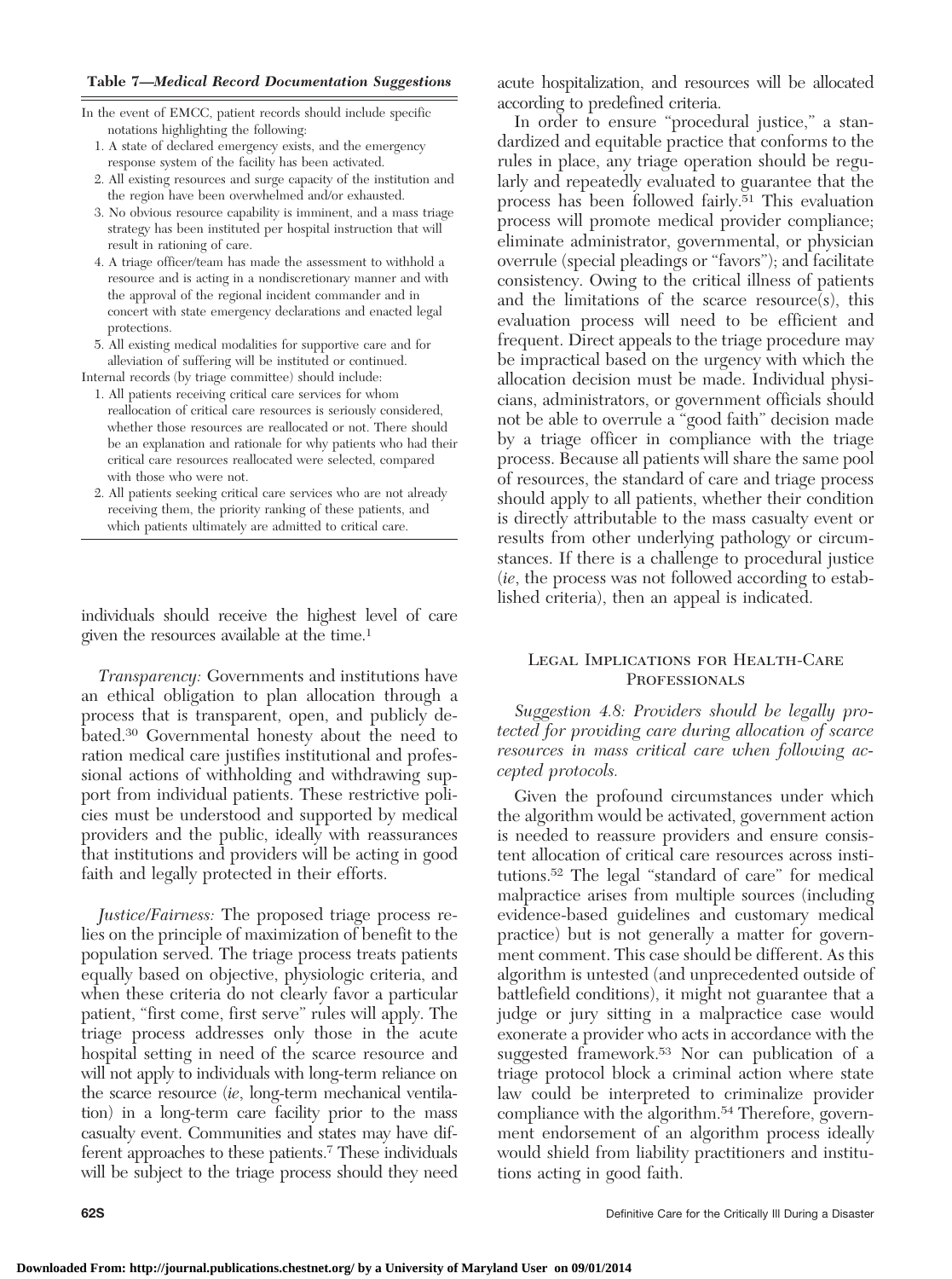*Algorithm Compliance:* While a proposed algorithm may need to be revised once the conditions of the mass casualty event are better understood, such revisions should be made uniformly, ideally by an expert group at the state or federal level that can integrate emerging data into the algorithm. *Ad hoc* departures from the algorithm are ethically and legally unwise.

Establishing a triage algorithm as the standard of care during a mass casualty thus raises the issue of how to address noncompliance. It is essential to maintain the integrity of the triage process by preventing deviations from the algorithm, whether they deny treatment to patients who should receive it or provide or maintain treatment for patients who should not receive it. As a legal matter, if a triage algorithm constitutes the standard of care during a mass casualty event, then a patient "next in line" for a ventilator might pursue a claim against the provider for failure to treat. One proposed law, the Model State Emergency Health Powers Act, contemplates revising state medical licensing requirements during a public health emergency to compel provider compliance with emergency treatment requirements.55 Whether such a provision would be appropriate for enforcing the provision of critical care in accord with triage allocation of scarce resources warrants further discussion.

### Future Areas of Research

Although significant strides have been made in developing protocols for critical care triage in overwhelming mass casualty events, we remain in the very early developmental stages of preparing for triage situations. Much of the work done to date relies on the extrapolation of research findings not intended for use in triage, as well as expert opinion. Given the importance of the decisions being made in the triage process, further research is required in the domains of science, process, ethics, and law.

The first priority of research regarding the science of triage is to rigorously assess the operational and outcome validity of the currently suggested processes and protocols for triaging critically ill adults. Current clinical practice should be assessed to determine if the variables included in the suggested protocol are routinely recorded. Further, the impact of triage protocols must be studied both to determine the impact the protocol can have on making available resources and, most importantly, to thoroughly describe the consequences for those who are excluded from critical care. A variety of methods, including retrospective database analysis and computer modeling, can be used to answer various aspects of these questions.

Looking forward, there is a need to refine or redefine the illness severity scoring systems used in critical care triage protocols. The protocols proposed to date have used the SOFA score.8,9 The SOFA score is not ideal for triage in an emergency. Future research should attempt to validate the use of pulse oximetry in place of the Pa $O_2$ . Further, it may be possible to identify a select subset of the variables included in the SOFA score that are predictive for use in triage, thus improving the ease of use of the scoring system in the setting of limited resources. Ideally, researchers will be able to develop an illness scoring system specifically for use in triage, incorporating only the information that will be readily available during an emergency, such as vital signs and other simple physiologic findings (*eg*, anuria, high oxygen requirements). The area most desperately in need of future study is pediatric triage, with few scoring systems available for critical care triage (Table 8).

Research opportunities exist to study all process aspects of triage protocols from conception through implementation and communication. The development of critical care triage protocols has been undertaken primarily by health-care professionals. Most of those involved in triage protocol development agree that there is a need for public consultation and input.9,56,57 Studies assessing various mechanisms for soliciting manageable and meaningful public input would be of great value to those charged with developing triage protocols. In the past, triage has primarily been conducted in military or paramilitary structures with clear command and control processes.58 In the community, critical care triage will be conducted primarily by civilian health-care workers practicing in either the public or private sector. Further investigation is necessary to better

#### **Table 8—***Pediatric Triage Topics in Need of Further Study*

- 1. Improving the availability of pediatric specific medications and equipment prior to the disaster. 2. Improving a system of regionalization of pediatric critical care
- during a mass casualty disaster.
- 3. Designing a system whereby clinicians trained in pediatric critical care may supervise and instruct personnel not so trained.
- 4. Designing a system to insure that families with pediatric casualties may be kept together or reunified when pediatric critical care services are no longer required.
- 5. Designing key systems to be adaptable to the needs of children; for example, decontamination showers that do not result in hypothermic issues for children and that are large enough for both the child and caregiver.
- 6. Designing systems to effect rapid, effective, family-focused evacuation from schools and other areas where large numbers of children congregate.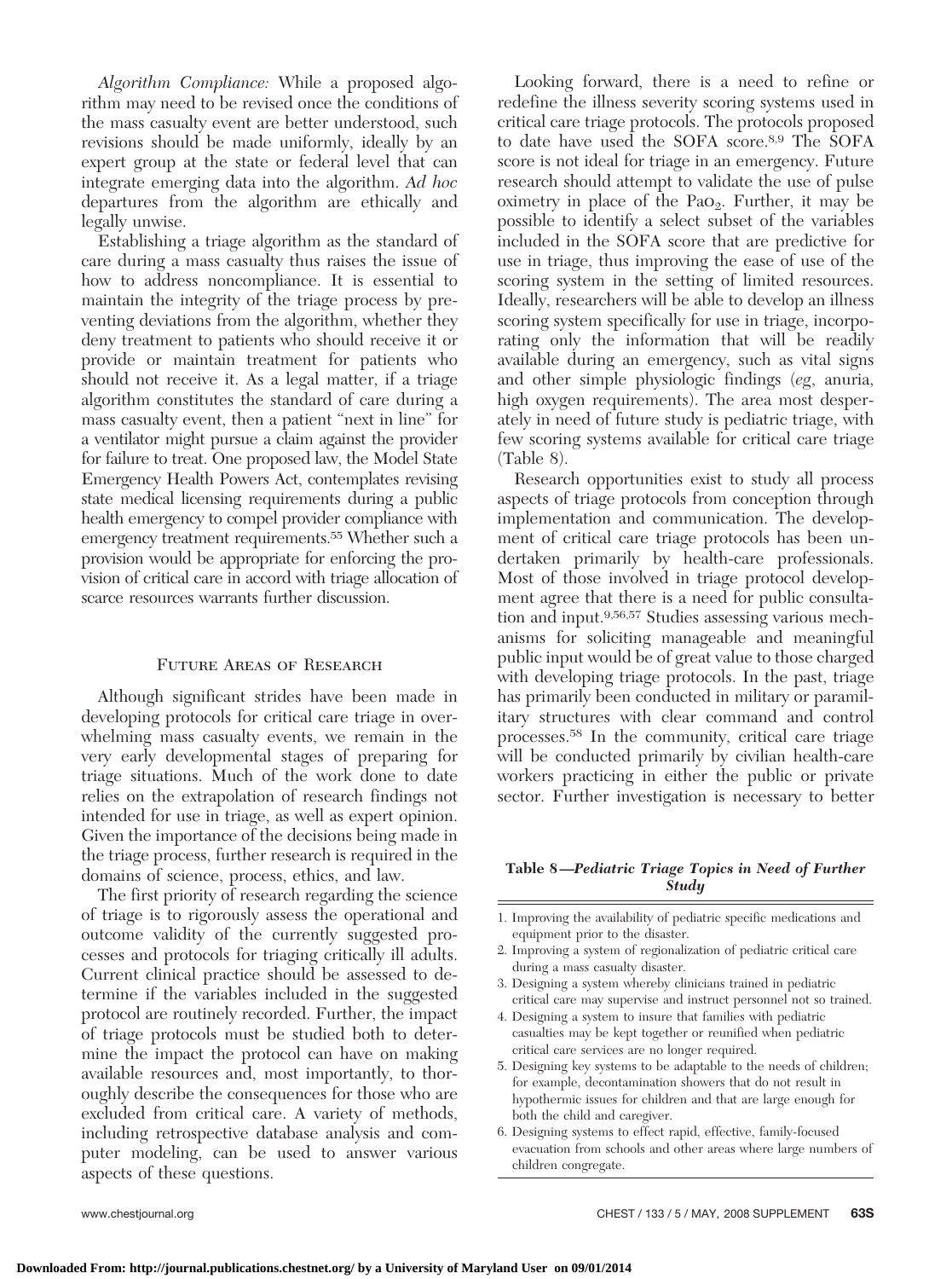understand how these cultures function during emergencies and what processes will be required to facilitate triaging. These investigations can employ various sociologic methodologies during both real disasters and disaster exercises. Finally, much work is still required to provide advice regarding the appropriate strategies to teach triage to those who will be doing it, communicating triage principles to the public, and finally, how best to communicate triage decisions to the families of the patients involved.

The final areas requiring further exploration are ethics and the law. Much work has already been done to outline the ethical considerations related to triage in general.57 However, this work must be reassessed to see if the same considerations apply to critical care triage, particularly in settings such as pandemics and in health-care systems in which preexisting inequities exist. The above discussion, although far from exhaustive, highlights the work that remains to be done to adequately prepare society for responding to mass casualty events. Clearly, with this amount of work still to be done, there is no time to be complacent or assume that the triage protocols outlined in this paper and elsewhere will be sufficient to address resource shortfalls in a mass casualty event.

#### **APPENDIX**

#### *Task Force Members in Alphabetical Order*

Capt. Dennis Amundson, MD, FCCP, United States Navy, San Diego, CA; Capt. Michael B. Anderson, RN, MHA, CNAA, Department of Homeland Security, Washington, DC; Robert Balk, MD, Rush University Medical Center, Chicago, IL; Tom Baudendistel, MD, California Pacific Medical Center, San Francisco, CA; Ken Berkowitz, MD, VHA National Center For Ethics in Health Care, New York, NY; Michael Bourisaw, BS (Steering Committee), American College of Chest Physicians, Northbrook, IL; Dana Braner, MD, Doernbecher Children's Hospital, Portland, OR; Suzanne Burns, RN, MSN, RRT, University of Virginia Health System, Charlottesville, VA; Michael D. Christian, MD, FRCPC (Steering Committee), University of Toronto, Toronto, ON, Canada; J. Randall Curtis, MD, MPH, Harborview Medical Center, Seattle, WA; Asha Devereaux, MD (Steering Committee), Sharp Coronado Hospital, San Diego, CA; Jeffery Dichter, MD (Steering Committee), Presbyterian Hospital, Albuquerque, NM; Nancy Dubler, LLB (Steering Committee), Montefiore Medical Center, Bronx, NY; Brian Erstad, PharmD (Steering Committee), University of Arizona Medical Center, Tucson, AZ; J. Christopher Farmer, MD, Mayo School of Graduate Medical Education, Rochester, MN; James Geiling, MD (Steering Committee), VA Medical Center, White River Junction, VT; Dan Hanfling, MD, Inova Fairfax Hospital, Falls Church, VA; John Hick, MD (Steering Committee), Hennepin County Medical Center, Minneapolis, MN; Capt. Ann Knebel, RN, DNSc, Department of Health and Human Services, Washington, DC; John Krohmer, MD, Department of Homeland Security, Washington, DC; Capt. Deborah Levy, PhD, MPH (Steering Committee), Centers for Disease Control and Prevention, Atlanta, GA; Henry

Masur, MD, National Institutes of Health, Bethesda, MD; Justine Medina, RN, MS (Steering Committee), American Association of Critical Care Nursing, Aliso Viejo, CA; Nicki Pesik, MD (Steering Committee), Centers for Disease Control and Prevention, Atlanta, GA; Jim Pile, MD, The Cleveland Clinic, Cleveland, OH; Tia Powell, MD, New York State Task Force on Life and the Law, New York, NY; Lewis Rubinson, MD, PhD (Steering Committee), Harborview Medical Center, Seattle, WA; Christian Sandrock, MD, MPH, University of California-Davis, Davis, CA; Richard Serino, BS, Boston Emergency Medical Services, Boston, MA; Lewis Soloff, MD, New York City Department of Health and Mental Hygiene, New York, NY; Daniel Talmor, MD, MPH, Beth Israel Deaconess Medical Center, Boston, MA; Alvin Thomas Jr, MD, Howard University Hospital, Washington, DC; Richard Waldhorn, MD, University of Pittsburgh Medical Center, Baltimore, MD; Mark Woodhead, MD, Respiratory Infections-Manchester, Manchester, UK; Robert Wise, MD, The Joint Commission, Chicago, IL; Randy Wax, MD, Mount Sinai Hospital, Toronto, ON, Canada; Kevin Yeskey, MD (Steering Committee), Department of Health and Human Services, Washington, DC.

ACKNOWLEDGMENT: The authors gratefully appreciated the review of this article by Dr. Bryan Liang with the San Diego State University School of Public Health and Institute of Health Law Studies, California Western School of Law. Additionally, library assistance by Amanda Okandan, Dolly Bucsit, Amy Sharpe, and Laura Stubblefield was deeply appreciated.

#### **REFERENCES**

- 1 Brannigan M. Deciding what is fair. Pract Bioethics 2007; 2:1–2
- 2 Phillips SJ, Knebel A. Providing mass medical care with scarce resources: a community planning guide. Rockville, MD: Agency for Healthcare Research and Quality, 2006; publication 07– 000
- 3 Federal Emergency Management Agency. National Incident Management System. Washington, DC: US Department of Homeland Security, 2007; 1–174
- 4 Occupational Safety and Health Administration. Pandemic influenza preparedness and response guidance for healthcare workers and healthcare employers. Washington, DC: US Department of Labor, 2007; publication 3328 – 05
- 5 Burkle FM. Population-based triage management in response to surge-capacity requirements during a large-scale bioevent disaster. Acad Emerg Med 2006; 13:1118 –1129
- 6 Centers for Disease Control and Prevention. Tiered use of inactivated influenza vaccine in the event of a vaccine shortage. MMWR Morb Mortal Wkly Rep 2005; 54:749 – 450
- 7 Powell T, Christ KC, Brikhead GS. Allocation of ventilators in a public health disaster. Dis Med Pub Health Prep 2008; 2:20 –26
- 8 Hick J, O'Laughlin DT. Concept of operations for triage of mechanical ventilation in an epidemic. Acad Emerg Med 2006; 13:223–229
- 9 Christian MD, Hawryluck L, Wax RS, et al. Development of a triage protocol for critical care during an influenza pandemic. Can Med Assoc J 2006; 175:1377–1381
- 10 Task Force of the American College of Critical Care Medicine. Guidelines for intensive care unit admission, discharge, and triage. Crit Care Med 1999; 27:633– 638
- 11 Sinuff T, Kahnamoui K, Cook DJ, et al. Rationing critical care beds: a systematic review. Crit Care Med 2004; 32:1588 –1597
- 12 Joynt GM, Gomersall CD, Tan P, et al. Prospective evaluation of patients refused admission to an intensive care unit: triage, futility, and outcome. Intensive Care Med 2001; 27:1459 – 1465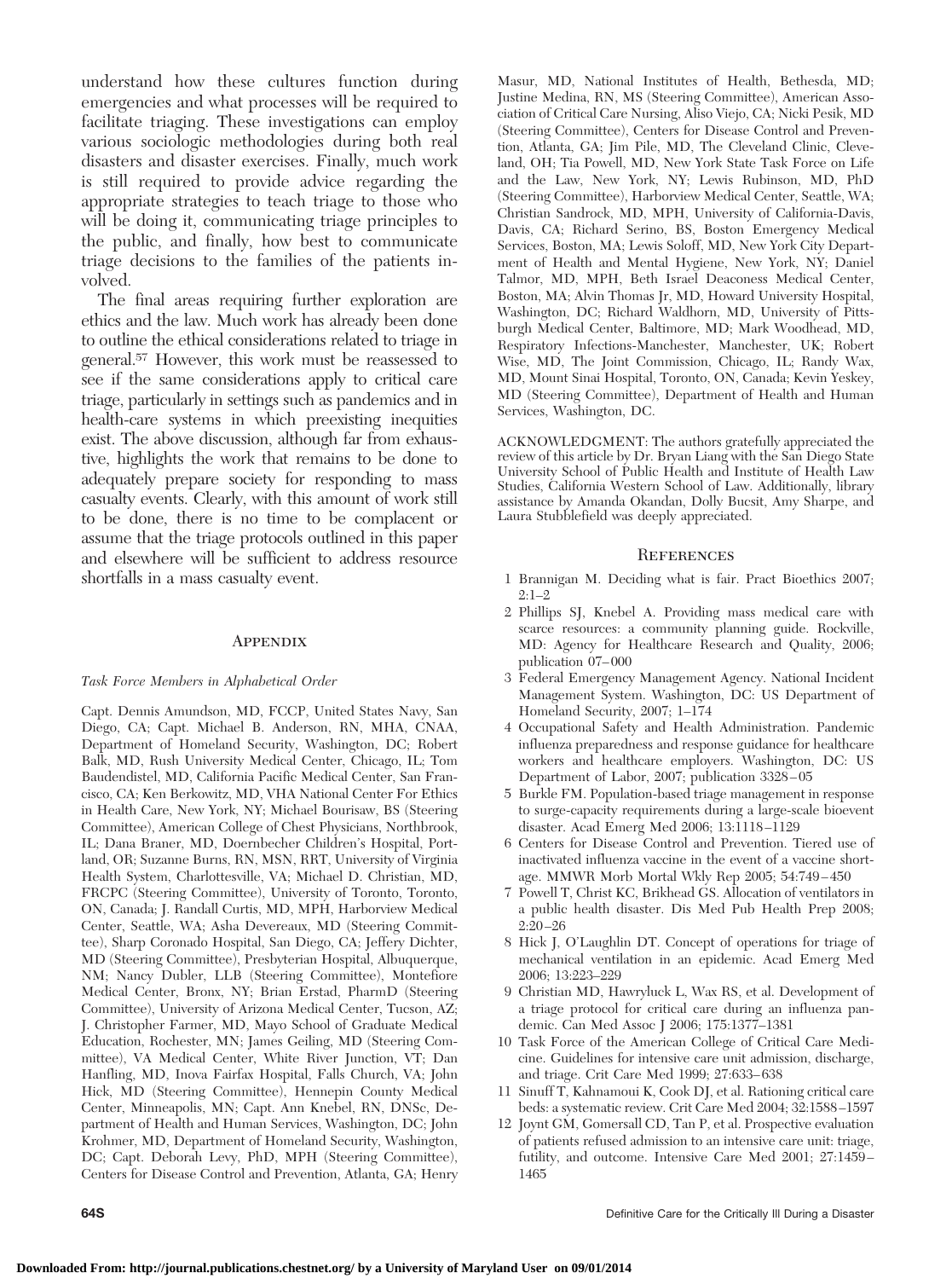- 13 Knaus WA, Draper EA, Wagner DP, et al. APACHE II: a severity of disease classification system. Crit Care Med 1985; 13:818 – 828
- 14 Lemeshow S, Teres D, Klar J, et al. Mortality probability models (MPM II) based on an international cohort of intensive care unit patients. JAMA 1993; 270:2478 –2486
- 15 Higgins TL, Teres D, Copes WS, et al. Assessing contemporary intensive care unit outcome: an updated mortality probability admission model (MPM0-III). Crit Care Med 2007; 35:827– 835
- 16 LeGall JR, Lemeshow S, Saulnier F. A new simplified acute physiology score (SAPS II) based on a European/North American multicenter study. JAMA 1993; 270:2957–2963
- 17 Vincent JL, Moreno R, Takala J, et al. The SOFA (sepsisrelated organ failure assessment) score to describe organ dysfunction/failure. Intensive Care Med 1996; 22:707–710
- 18 Moreno R, Vincent JL, Matos R, et al. The use of maximum SOFA score to quantify organ dysfunction/failure in intensive care-results of a prospective, multicentre study. Intensive Care Med 1999; 25:686 – 696
- 19 Ferreira FL, Bota DP, Bross A, et al. Serial evaluation of the SOFA score to predict outcome in critically ill patients. JAMA 2001; 286:1754 –1758
- 20 Vincent J, Mendonca A, Cantraine F, et al. Use of the SOFA score to assess the incidence of organ dysfunction/failure in intensive care units: results of a multicenter, prospective study. Crit Care Med 1998; 26:1793–1800
- 21 Cabre L, Mancebo J, Solsona JF, et al. Multicenter study of the multiple organ dysfunction syndrome in intensive care units: the usefulness of sequential organ failure assessment scores in decision making. Intensive Care Med 2005; 31:927– 933
- 22 Oda S, Hirasawa H, Sugai T, et al. Comparison of sepsisrelated organ failure assessment (SOFA) score and CIS (cellular injury score) for scoring of severity for patients with multiple organ dysfunction syndrome (MODS). Intensive Care Med 2000; 26:1786 –1793
- 23 Peres-Bota D, Melot C, Lopes-Ferreira F, et al. The multiple organ dysfunction score (MODS) versus sequential organ failure assessment (SOFA) score in outcome prediction. Intensive Care Med 2002; 28:1619 –1624
- 24 Kajdacsy-Balla AC, Andrade FM, Moreno R, et al. Use of the sequential organ failure assessment (SOFA) scoring. Crit Care Med 2005; 31:243–249
- 25 Arts DG, de Keizer NF, Vroom MB, et al. Reliability and accuracy of sequential organ failure assessment (SOFA) scoring. Crit Care Med 2005; 33:1988 –1993
- 26 Vincent JL. Organ dysfunction in patients with severe sepsis. Surg Infect 2006; 7:S69 –S72
- 27 Burkle FM. Mass casualty management of a large-scale bioterrorist event: an epidemiologic approach that shapes triage decisions. Emerg Med Clin N Am 2002; 20:409 – 436
- 28 Hick JL, Rubinson L, O'Laughlin DT, et al. Clinical review: allocating ventilators during large-scale disasters-problems, planning, and process. Crit Care 2007; 11:217–226
- 29 Cone DC, Koenig KL. Mass casualty triage in the chemical, biological, radiological, or nuclear environment. Eur J Emerg Med 2005; 12:287–302
- 30 Truog RD, Brock DW, Cook DJ, et al. Rationing in the intensive care unit. Crit Care Med 2006; 34:958 –964
- 31 Garrouste-Oregas M, Montuclard L, Timsit JF, et al. Triaging patients to the ICU: a pilot study of factors influencing admission decisions and patient outcomes. Intensive Care Med 2003; 29:774 –781
- 32 Simchen E, Sprung CL, Galai N, et al. Survival of critically ill patients hospitalized in and out of intensive care units under

paucity of intensive care unit beds. Crit Care Med 2004; 32:1654 –1661

- 33 Kluger Y, Mayo A, Soffer D. Functions and principles in the management of bombing mass casualty incidents: lessons learned at the Tel-Aviv Souraski medical center. Eur J Emerg Med 2004; 11:329 –334
- 34 Baker MS. Creating order out from chaos: part II. Tactical planning for mass casualty and disaster response at definitive care facilities. Mil Med 2007; 172:237–243
- 35 Jaslow D. Disasters: experience and planning. Eur J Emerg Med 2005; 12:263–264
- 36 Kennedy K, Aghababian RV, Gans L, et al. Triage: techniques and applications in decision making. Ann Emerg Med 1996; 28:136 –144
- 37 Rhyne CD. Wake-up call. Top Emerg Med 2005; 27:180 –182
- 38 Beekley AC, Starnes BW, Sebesta JA. Lessons learned from modern military surgery. Surg Clin North Am 2007; 87:157– 184
- 39 Domres B, Koch M, Manger A, et al. Ethics and triage. Prehosp Disaster Med 2001; 16:53–58
- 40 Hoey B, Schwab CW. Level 1 center triage and mass casualties. Clin Ortho Relat Res 2004; 422:23–29
- 41 Kluger Y. Bomb explosions in acts of terrorism: detonation, wound ballistics, triage, and medical concerns. Isr Med Assoc J 2003; 5:235–240
- 42 Baker MS. Creating order from chaos: part I: triage, initial care, and tactical considerations in mass casualty and disaster response. Mil Med 2007; 172:233–236
- 43 Welling L, Perez RS, van Harten SM, et al. Analysis of the pre-incident education and subsequent performance of emergency medical responders to the Volendam cafe fire. Eur J Emerg Med 2005; 12:265–269
- 44 Curiel TJ. Murder or mercy? Hurricane Katrina and the need for disaster training. N Engl J Med 2006; 355:2067–2069
- 45 Brody H, Cambell ML, Faber LK, et al. Withdrawing intensive life-sustaining treatment-recommendations for compassionate clinical management. N Engl J Med 1997; 336:652– 657
- 46 Pantilat SZ. End-of-life care for the hospitalized patient. Med Clin N Am 2002; 86:749 –770
- 47 Von Gunten C, Weissman DE. Ventilator withdrawal protocol. J Palliat Med 2003; 6:773–774
- 48 Murphy P. Palliative management of common symptoms of discomfort. Available at: www.theuniversityhospital.com/ healthlink/archives/palliative.html. Accessed April 4, 2008
- 49 Rubenfeld GD, Crawford SW. Principles and practice of withdrawing life-sustaining treatment in the ICU. In: Curtis JF, Rubenfeld GD, eds. Managing death in the intensive care unit. Oxford, UK: Oxford University Press, 2001; 127–147
- 50 Krieger BP. Compassionate extubation: withdrawing mechanical ventilator support. Mediguide to Pulmonary Medicine 2001; 8:1–5
- 51 Moskop JC, Iserson KV. Triage in medicine, part II: underlying values and principles. Ann Emerg Med 2007; 49:282– 287
- 52 Gostin L, Bayer R, Fairchild A. Ethical and legal challenges posed by severe acute respiratory syndrome: implications for the control of severe infectious disease threats. JAMA 2003; 290:3229 –3237
- 53 Heiling v Carey. A court's view of the standard of care may differ from the medical profession's view. Rule No 519P. 2d901 (Wash 1974)
- 54 Wessely S. The London attacks-aftermath: victimhood and resilience. N Engl J Med 2005; 353:548 –550
- 55 Center for Law and the Public's Health. Model State Emergency Health Powers Act. Available at: http://www.publichealthlaw.net/. Accessed March 15, 2007